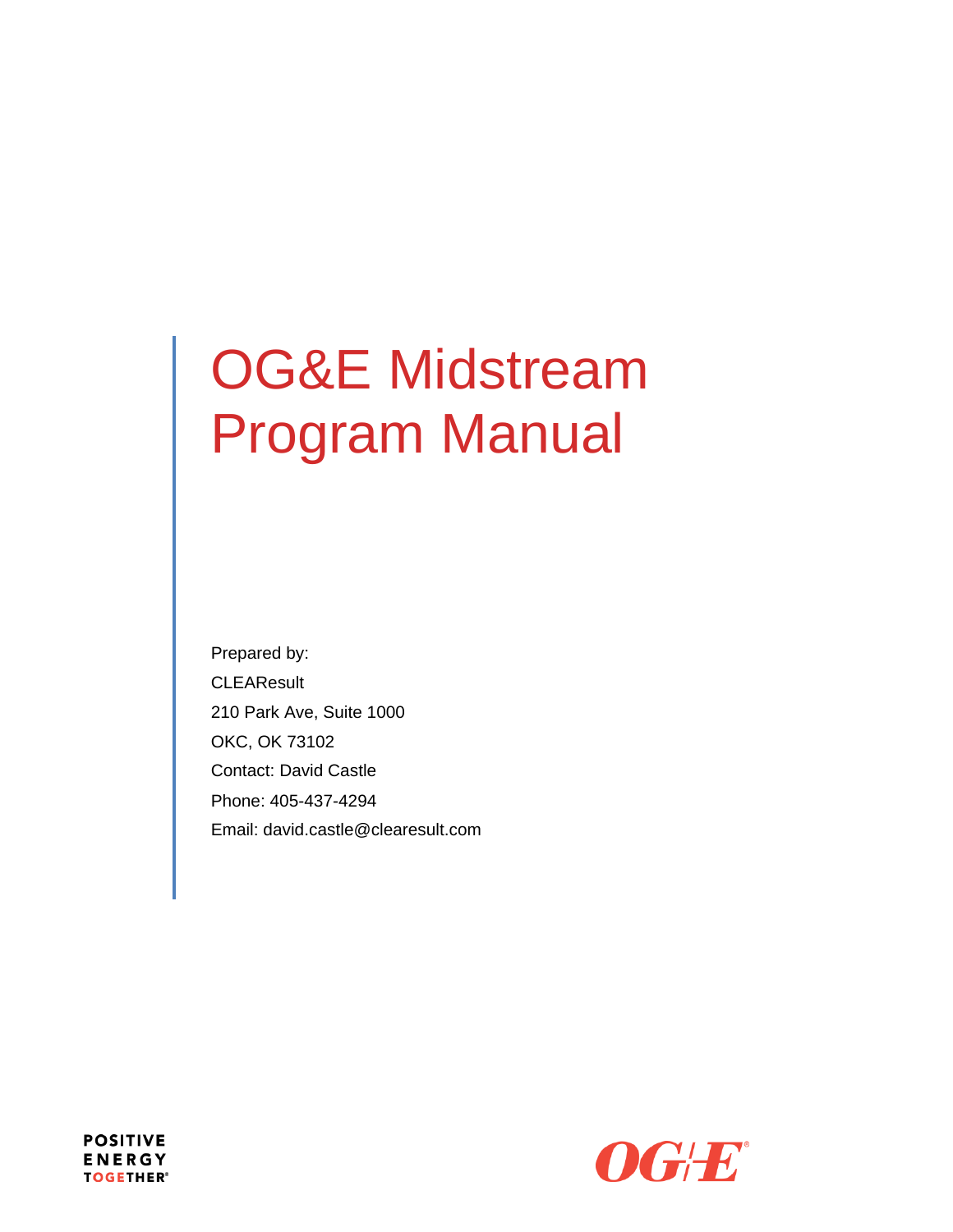# **Contents**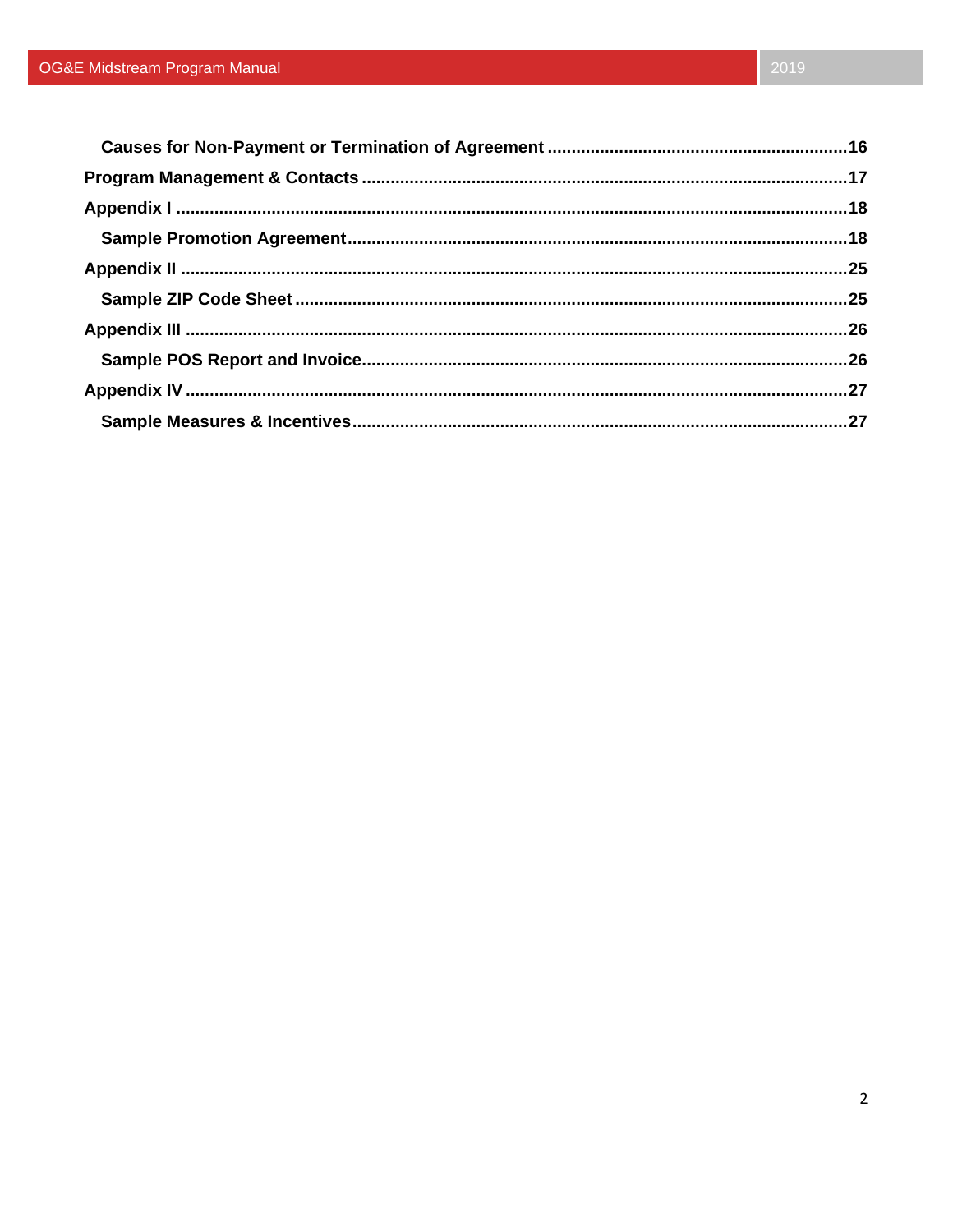## <span id="page-3-0"></span>**Program Description**

The OG&E Commercial Midstream Program ("Program") is offered to commercial customers in the OG&E territory. The program is designed to encourage these customers to save money and energy by:

- 1) Purchasing and installing qualified ENERGY STAR<sup>®</sup> or DesignLights Consortium® (DLC) listed:
	- a. LED bulbs
	- b. LED fixtures

During the program year, additional measures may be evaluated for cost-effectiveness; measures that are considered appropriate may be added into the program.

#### Commercial Midstream Key Concepts

*Market Transformation, Education, Incentives, Energy Savings, Convenience*

To encourage adoption of program measures, eligible customers will receive:

- 1) Discounts at the point of sale (POS).
- 2) Promotional materials that describe the benefits of purchasing qualified energy-efficient items at participating Distributor locations and other locations.

Additionally, this program will incorporate other activities designed to educate eligible customers about the energy efficiency technologies and incentives that are available. The two main program activities are:

- 1) **Distributor recruiting, outreach, and training** CLEAResult ("CR"), the Implementer of this Program, will work to manage the Distributor network for the OG&E Commercial Midstream Program.
- 2) **Administration of the incentive process (including program tracking)** The Program strives to make participation in programs as convenient and streamlined as possible. To that end, CR works directly with distributors to discount lighting products at Distributor locations.

The long-term objective of this program is to transform the energy efficiency market over time by minimizing the barriers that hinder OG&E commercial customers from adopting energy-efficient technologies and practices. Strategies for lessening these barriers include:

- Enrolling Lighting Distributors and Independent Electrical Distributors
- Increasing sales of qualifying products beyond what is typically achieved by current programs
- Managing relationships and providing training to assure goal attainment and program uptake
- Tracking and reporting transactions at the Distributor level
- Developing and implementing a Quality Assurance/Quality Control (QA/QC) process
- Processing and paying invoices in a timely manner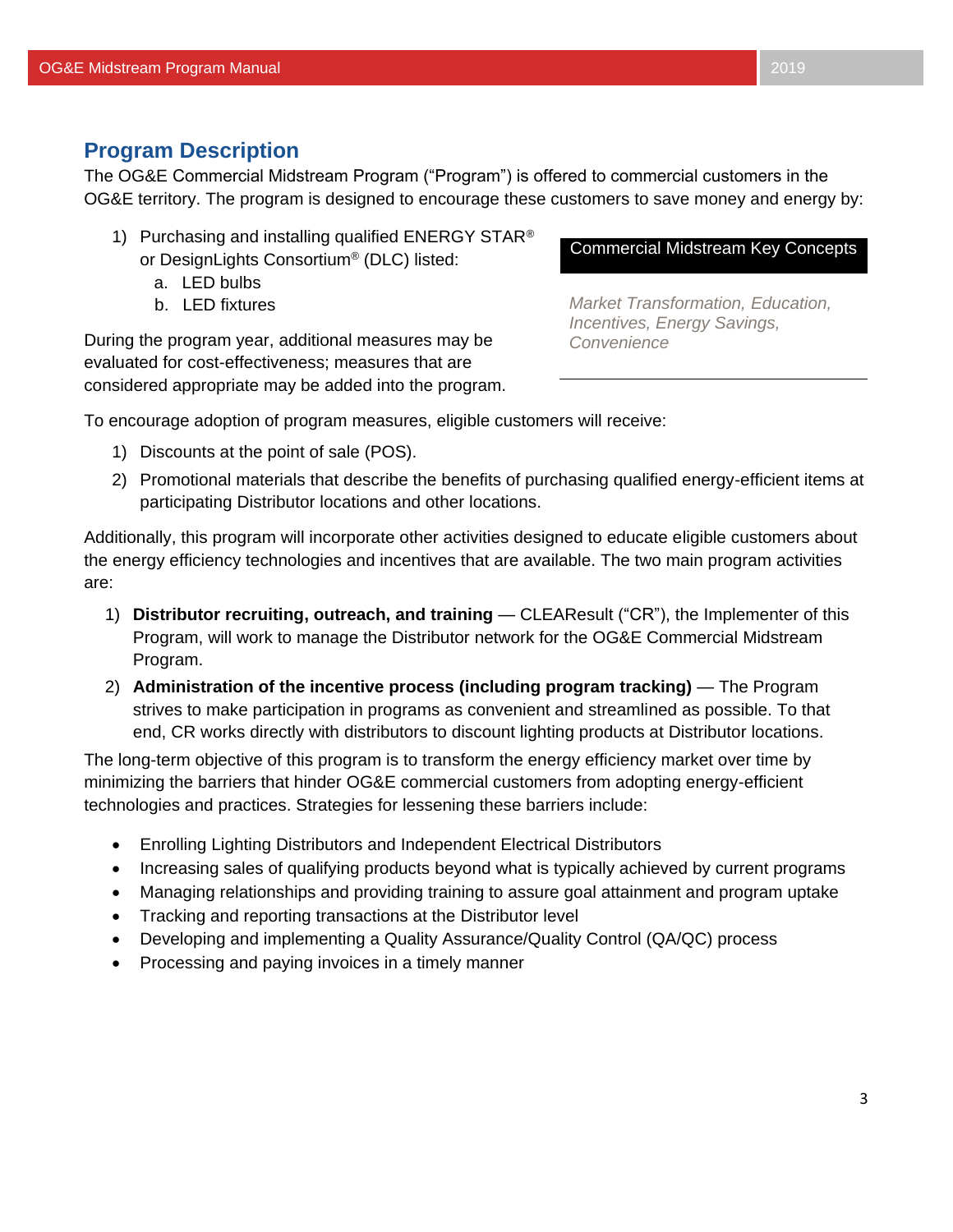# <span id="page-4-0"></span>**Operations Protocol**

The OG&E Commercial Midstream Program offers distributors the ability to provide discounts directly to their qualifying utility customers at the POS. As a part of that process, distributors are required to capture and report a variety of customer and product information associated with those transactions.

CLEAResult establishes the program measure mix, energy savings and associated product incentive levels and engages distributors to participate in the program offering. This engagement is accomplished via the execution of a Promotion Agreement (PA) between CR and the Distributor and is required prior to participation in the program by a distributor. The PA defines, in part:

- terms and conditions
- program duration
- incentive budget allocation
- customer qualification criteria
- qualified product types included in the program
- specific branch locations included in the program

**IMPORTANT:** For each Distributor customer invoice, Distributor understands that for rebates over \$2,500, they will be directed to use other OG&E sponsored programs to provide greater value to the customer. Distributor shall not provide greater than \$2,500 in total OG&E sponsored discounts per customer, per month, without first obtaining prior approval directly from CLEAResult. Approval of exceptions to the hard cap will be granted on a case-by-case basis.

Only two (2) exceptions to the \$2,500 cap is allowed by each Distributor per month. Splitting jobs into multiple invoices is no longer allowed. If a Distributor goes over the \$2,500 cap to one customer without prior approval, whether a single invoice or multiple invoices per month, the amount over the cap will be deducted from your allocation and reallocated to other distributors in the program.

When asked to make an exception to the \$2,500 cap, CLEAResult reserves the right to contact the customer to determine if they would be better served by another OG&E rebate program. The OG&E Midstream Program is specifically designed for small projects and must be administered properly to achieve that goal. Going forward, POS reports will be audited for total rebates per customer per month, quarter, and year. For example, using multiple names for the same company at the same address to avoid an exception could result in probation/termination of your participation for the remainder of the year.

# **W-9 Requirements**

Participating distributors are required to complete a W-9 form.

# **Training**

All employees at participating distribution locations are required to complete training delivered by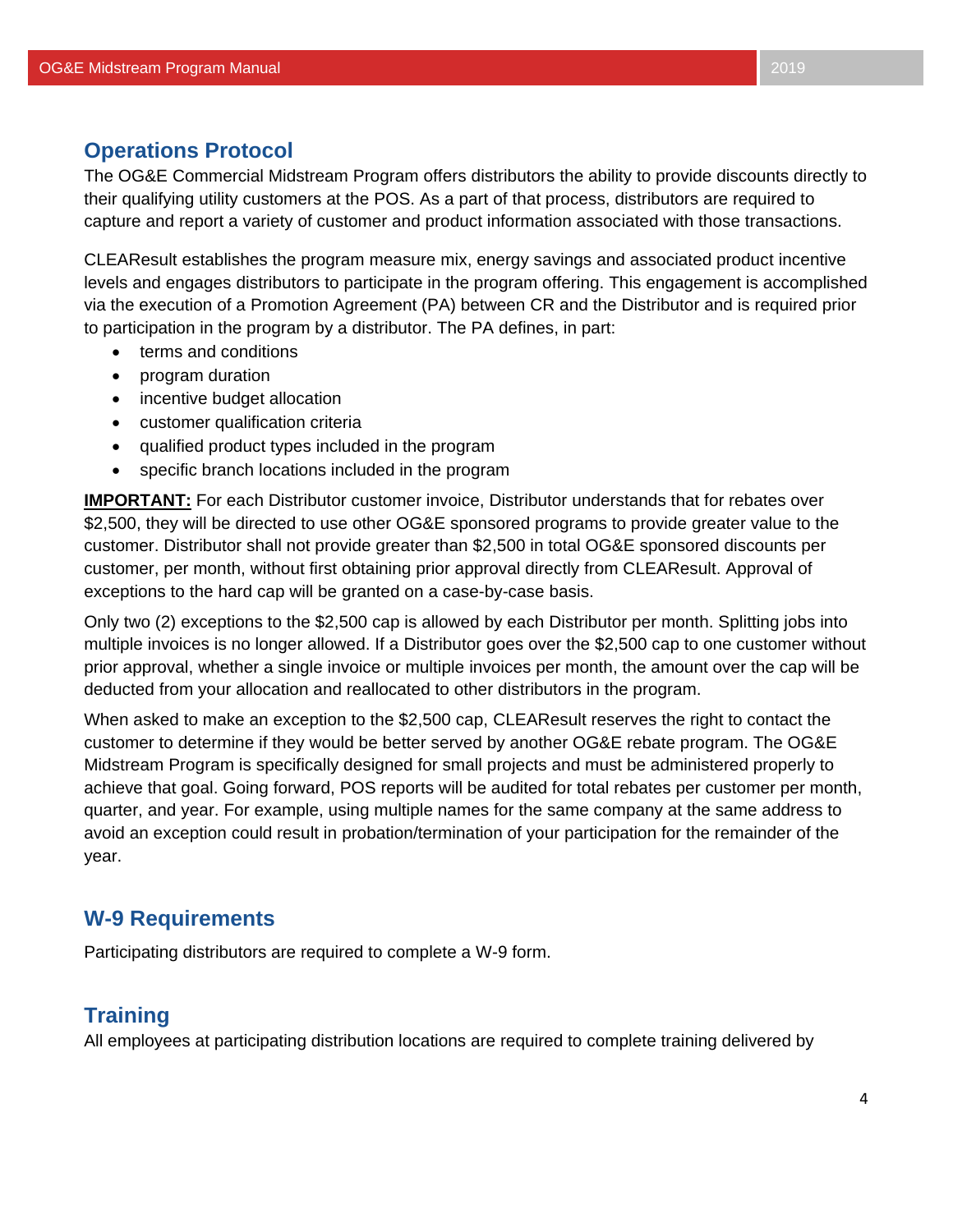CLEAResult via webinar, through pre-recorded content on the Distributor Program Partner Central (PPC), by phone, or in person. Initial trainings will focus on sales enablement and using the Program's Customer Validation Tool. A follow-up training will cover the process for submitting sales data, including templates for formatting data. Additional training may be required based on individual distributors' performance.

All participating distributors must complete trainings on Program criteria and goals, data collection requirements, and the incentive claim process.

CLEAResult will supplement this training with informational materials about the benefits of efficient lighting products as well as detailed Program processes and procedures.

Information includes:

- Data upload ID
- Approved marketing collateral
- Distributor Promotion Agreement

Critical information emphasized during the training will include, but is not limited to, the following:

- A Program overview, including a review of Program objectives and timeline
- Qualifying products and incentive levels
- Allocation for the distributor
- The importance of verifying site eligibility prior to applying incentives
- A step-by-step review of the invoice submittal process, including:
	- o Submittal guidelines
	- o Required data fields
	- o Expected timelines for incentive processing
- Processes and timelines for incomplete or incorrect incentive claim submissions, including the Implementation Contractor's issue resolution process.

CLEAResult will schedule a webinar training with staff designated to submit monthly incentive claims and will schedule additional in-person trainings as needed.

Trainings will go over policies and procedures and will be tailored for two primary distributor staff roles: the administrative team and the sales team.

# **Administrative Training**

Administrative tasks include gathering sales data for incentivized products, entering all relevant data into PPC via the correct template, and submitting that template for incentive reimbursement.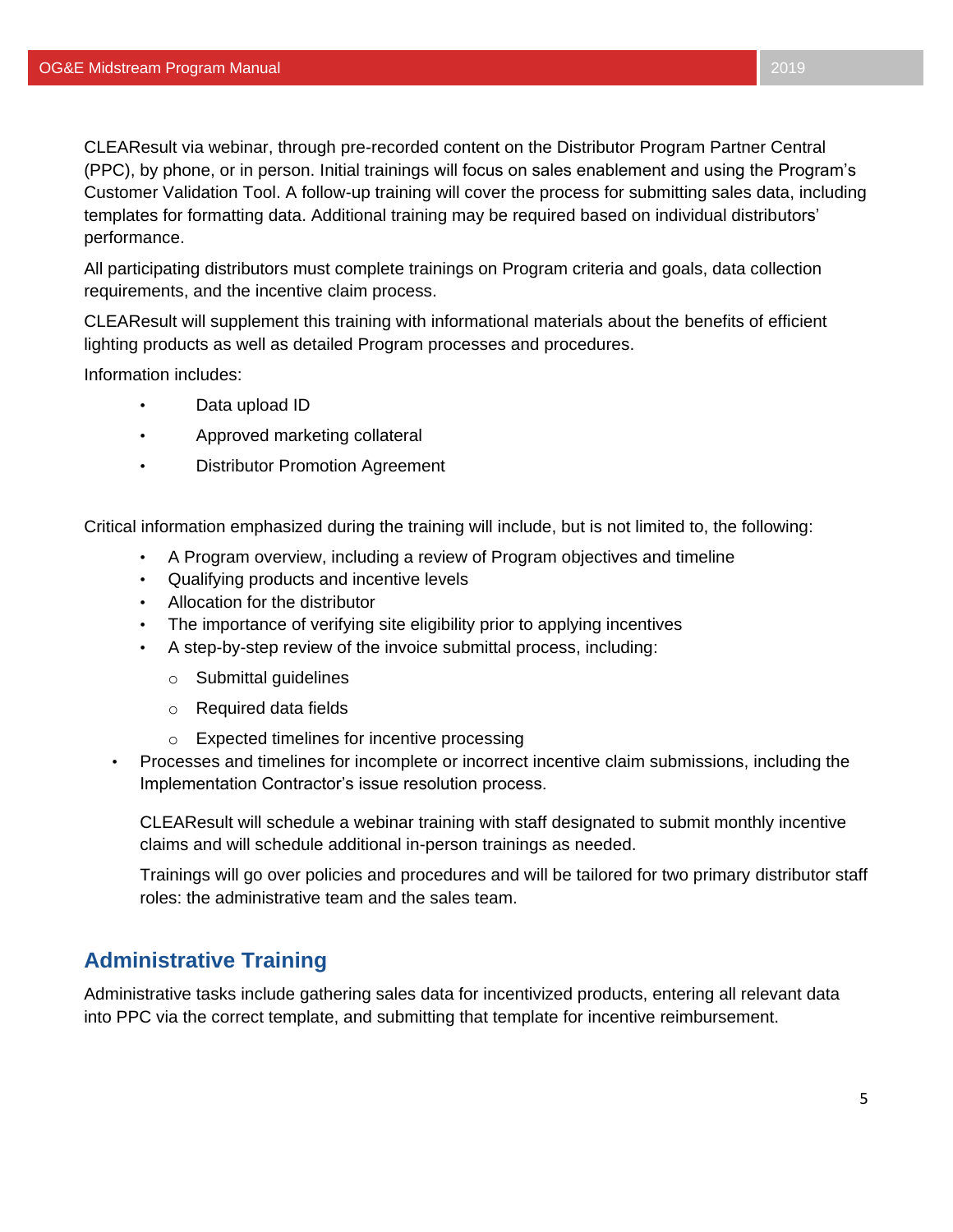Administrative staff are trained on relevant software systems and all other administrative Program functions. Distributors must complete this training session before using the Distributor PPC to verify customer eligibility.

# **Sales Training**

Training for Distributor sales staff consists of customer and product eligibility requirements as well as general OG&E brand awareness.

#### **Program Policies**

This content includes general Program information and timeline, eligibility requirements for distributors and their customers, incentive levels, and quality assurance/quality control activities. Distributors should ensure all staff operate in accordance with established Program policies. More information on the Program quality control process can be found in the "Quality Assurance & Quality Control Plan" section.

#### **Program Procedures**

This content focuses on the day-to-day tasks of distributor participation, including an explanation of and tutorials on the customer validation process, incentive reimbursement request, point-of-purchase data upload file format, and invoice format.

#### **Training Delivery Methods**

Training is delivered by the CLEAResult in the following formats: in person, by phone, via webinar, and through pre-recorded content. Recorded trainings, written documentation, guides, and how-to manuals are available for use at any time.

#### **1:1 Sessions**

Personal 1:1 sessions will be scheduled to assist Distributors with any additional questions or issues that arise throughout Program implementation. Training or assistance is always available and may be requested at any time.

# **Marketing Attribution**

To ensure customer awareness and utility attribution CR provides pre-approved utility branded marketing materials to the participating Distributors. These typically include:

- Counter mats
- Banners
- Window clings
- Sales flyers (sell sheets)

On-going training of sales staff continually reinforces the need to make their purchasers aware of the utility program and discounts.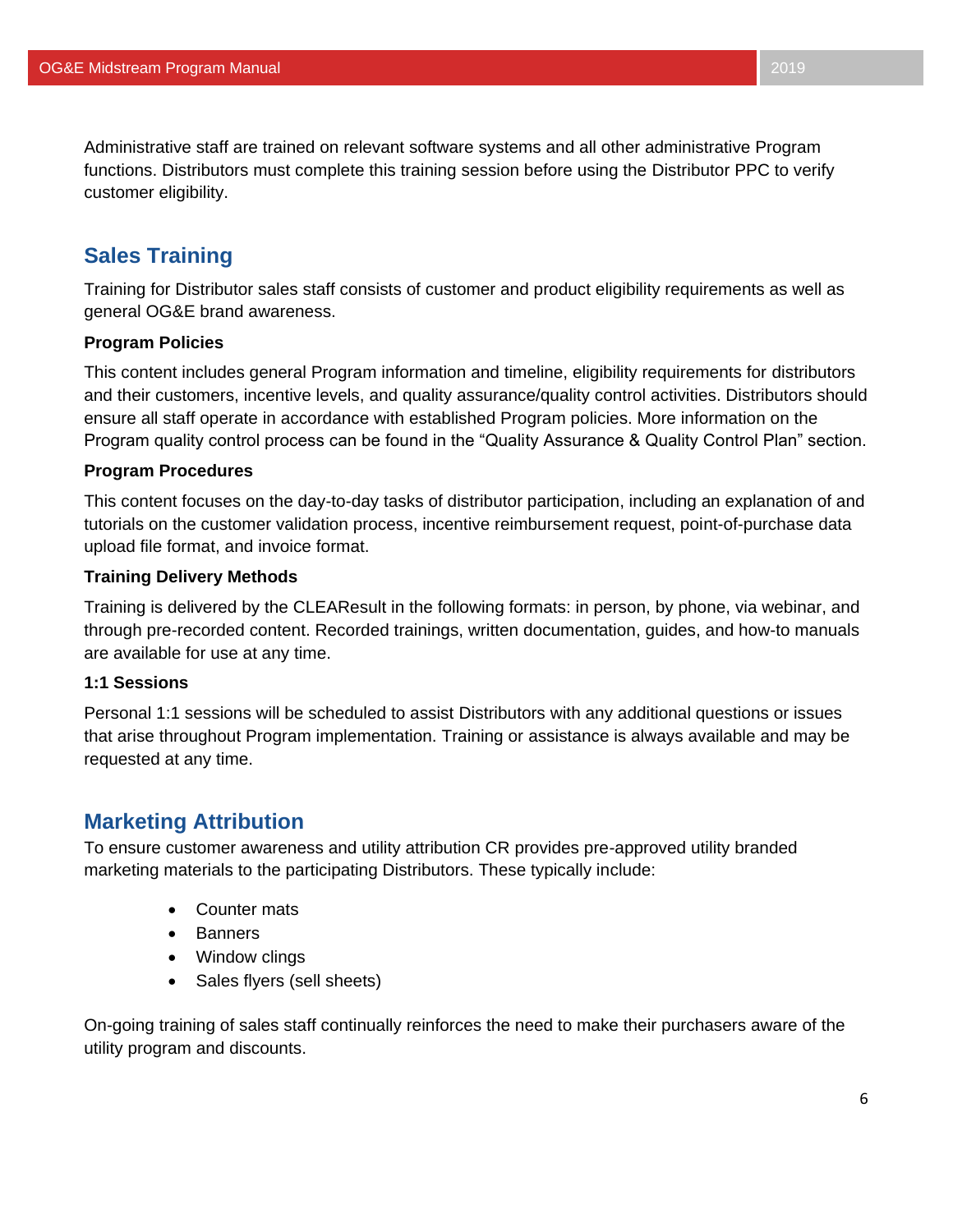Distributors pull their customers into the program and CLEAResult field staff utilizes outreach and approved marketing materials to educate contractors and customers regarding the program benefits and direct them to participating distributors. The combined ongoing marketing, training, and outreach ensures distributors, contractors, and customers are aware of the program, the benefits, and the requirements for participation.

# <span id="page-7-0"></span>**Qualified Product List**

The Qualified Product List (QPL) ensures that only qualified products are incentivized through the program and at the correct incentive levels. It also serves to eliminate the potential for Distributor sales staff making judgment calls and potential mistakes relative to product acceptability and incentives. Products included in the program must meet industry qualification standards as appropriate (e.g., ENERGY STAR, DLC and Consortium for Energy Efficiency).

The Distributor must verify the product meets program requirements and identify additional information for use in the QPL including incentive amount and measure category. Depending on program requirements or needs, the QPL may also contain additional product specific information including efficient product lumen rating, lifetime hours, deemed savings values, etc.

## <span id="page-7-1"></span>**QPL Maintenance**

**A hard copy QPL list will be built and maintained by the distributor**. The addition of products to a locally maintained distributor's QPL is a straight-forward process. When new products are verified by a Distributor and the correct incentive level has been identified, it is recommended that the Distributor update their own internal QPL and inform their own employees involved with the Midstream Program of those qualified products.

# <span id="page-7-2"></span>**Customer Qualification**

The Promotion Agreement also identifies the customer qualification criteria to which participating distributors must adhere. It is important that only qualified utility business customers receive program incentives. Prior to making an incentivized sale, the Distributor must confirm that the end-use customer at the installation location is a qualified utility commercial customer. To that end, a process has been developed to facilitate Distributor identification/verification of qualified utility commercial customers.

# <span id="page-7-3"></span>**ZIP Codes**

Distributors are required to verify the installation address ZIP code against a pre-approved ZIP code list and capture and report associated installation location business names and addresses.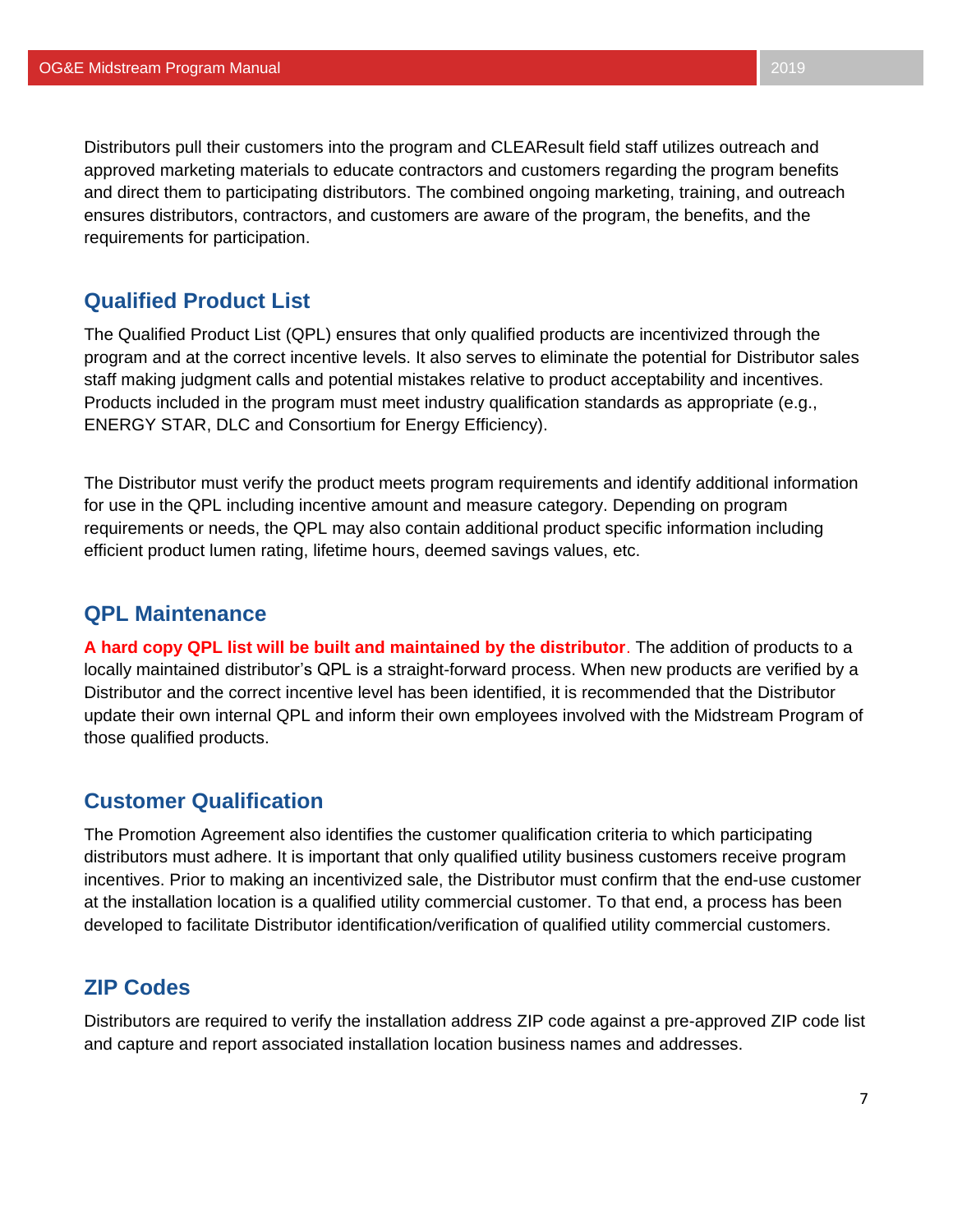Approved ZIP code lists are provided to Distributors for use by sales staff in assessing customer qualification. **The list has changed for 2019. Be sure to destroy all old ZIP code lists and replace with the corrected list**. Certain Distributors, depending on their IT systems, have the ability to hard code the ZIP code list directly into their POS systems. However, all participating Distributor branches receive laminated approved ZIP code lists for easy reference. All "End-Use Customer Installation Locations" that are not "opted out" businesses and identified as being located in approved ZIP codes, are immediately eligible for program participation.

To ensure the program is available to all qualified customers, a process has also been established to allow distributors to contact CR to verify program eligibility for customers that are located outside of the approved ZIP codes through the PPC tool.

The current ZIP code list can be found in **Appendix II**. Multiple laminated copies will be provided to the Distributor by CR.

# **Incentive Reimbursement Requirements**

Distributors must follow Program requirements as specified in this document to offer point-of-purchase incentives to customers in OG&E's service territory. Before submitting incentive reimbursement requests, distributors must complete all onboarding requirements. This section documents the policies and procedures for offering incentives and receiving reimbursement through the Program.

#### **Confirm Customer Eligibility**

Before a Distributor may offer an incentive to a customer, they must verify the customer's eligibility using the Customer Validation tool in Program Partner Central. All commercial addresses in OG&E territory are eligible if they are not "opted out". Once the customer and product have been deemed eligible, the Distributor may proceed with the sale and apply the incentive as a discount.

#### **Confirm Product Eligibility**

Before a Distributor may offer an incentive to a customer, they must verify the eligibility of the purchased product using the QPLs or additional Program materials. Products can also be validated directly in the PPC Product Validator.

#### **Customer Invoice**

In addition to uploading sales data, distributors are required to submit an invoice that aligns with the sales data submitted for the same period. The following information must be included on an official Distributor invoice showing company name and address:

- Unique invoice number
- Invoice date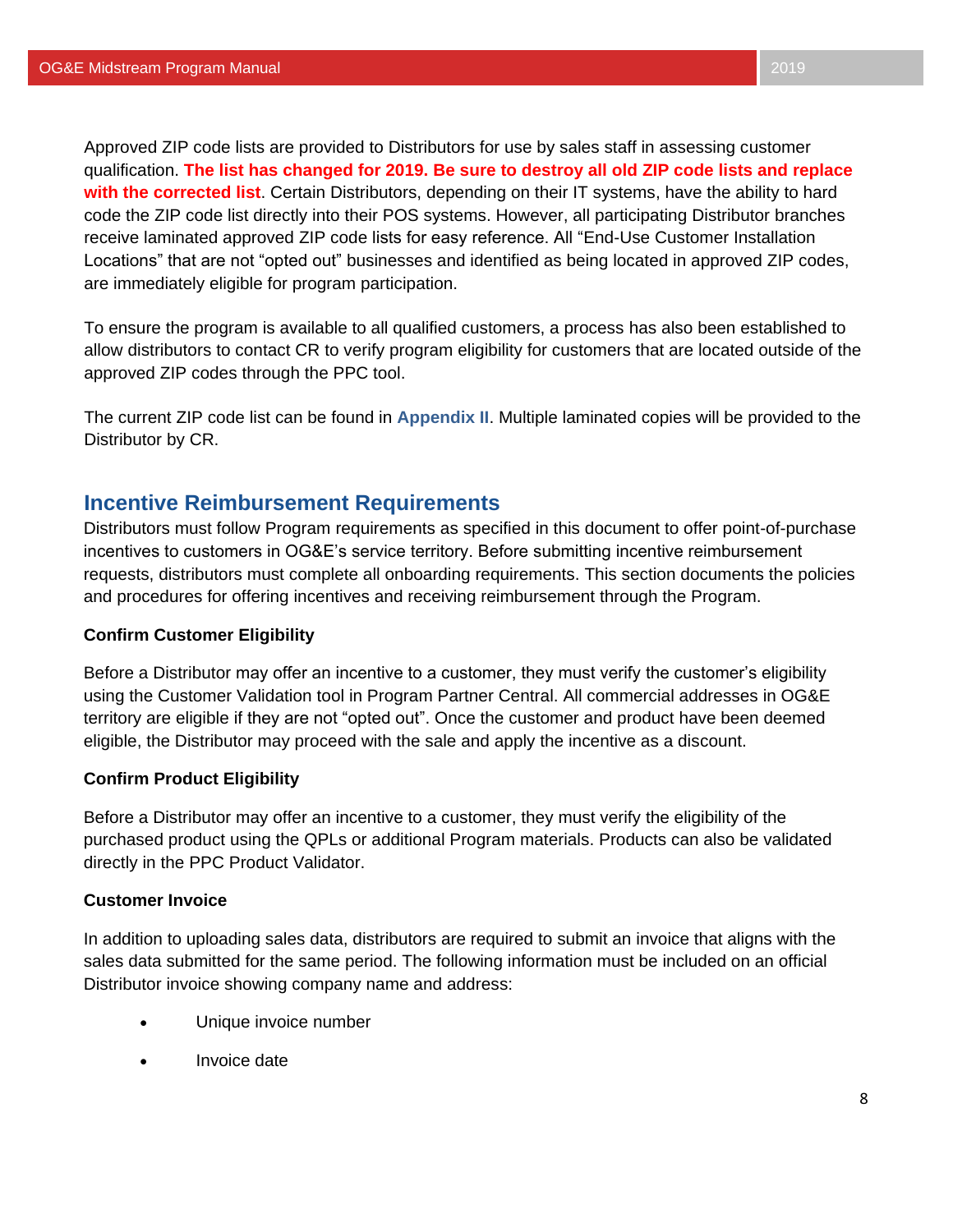- Item model number
- Item quantity

Distributors should keep a copy of the customer invoice, as it may be requested at any time to verify incentive data.

#### **Incentive Reimbursement and Data Upload Requirements**

Distributors must upload all sales activity for any given calendar month in the next month's incentive reimbursement cycle. The upload cutoff is generally the 5th of each month.

• Distributors must upload sales from a calendar month in the next calendar month by the 5th of that month. Exceptions to this due to holidays or other unplanned events will be sent out via email.

#### **Incentive Reimbursement Request**

This section documents the process for submitting sales data to receive an incentive reimbursement, which must be followed in its entirety. The Program will provide a distributor-specific web-based tool called Program Partner Central (PPC) to support this task.

#### **Customer Validation**

Regardless of the project size or specifications, each address where incentivized lighting products are to be installed must be verified in the customer verification page on PPC. For example, if a customer is purchasing items for a lighting retrofit across multiple locations, the eligibility of each individual location must be verified.

#### **Submitting Incentive Sales Data**

The Distributor PPC also enables distributors to upload sales data and includes detailed instructions and data upload templates.

Any Distributor location that will be participating in the Program must have a PA on file with CR.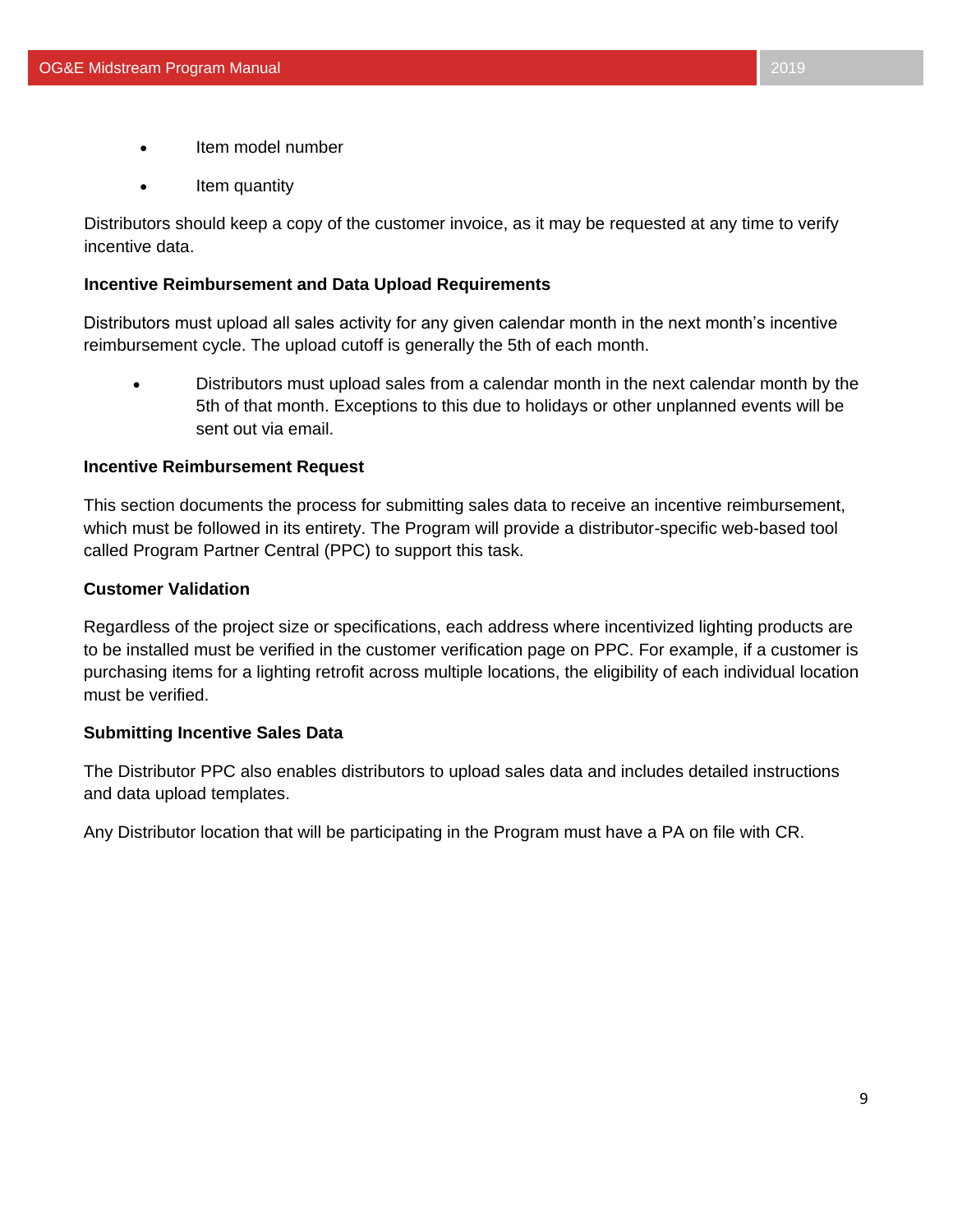After each qualifying sale, enter required data in the provided spreadsheet (.xls or .xlsx file).

| <b>Field Name</b>                              | Required?  | Data Type        | <b>Data Format</b>                           | <b>Notes</b>                                                                                                                                      |
|------------------------------------------------|------------|------------------|----------------------------------------------|---------------------------------------------------------------------------------------------------------------------------------------------------|
| <b>Distributor ID</b>                          | <b>Yes</b> | <b>Character</b> |                                              | <b>Assigned by the CLEAResult</b>                                                                                                                 |
| <b>Product Type</b>                            | Yes        | Character        |                                              |                                                                                                                                                   |
| <b>Invoice/PO#</b>                             | Yes        | Character        |                                              | Customer invoice #                                                                                                                                |
| <b>Customer Installation</b><br><b>Name</b>    | Yes        | Character        |                                              | No abbreviations. Please spell out.<br>Must have a space between first<br>and last name                                                           |
| <b>Customer Contact Name</b>                   | Yes        | Character        |                                              |                                                                                                                                                   |
| <b>Customer Installation</b><br><b>Address</b> | Yes        | Character        |                                              | Do not use abbreviations. Spell out<br>all street designators such as<br>Road, Street, Avenue, Boulevard,<br>Lane                                 |
| <b>Customer Installation</b><br><b>City</b>    | Yes        | Character        |                                              |                                                                                                                                                   |
| <b>Customer Installation</b><br><b>State</b>   | Yes        | Character        |                                              |                                                                                                                                                   |
| <b>Customer Installation</b><br><b>ZIP</b>     | Yes        | Numeric          | 5 digits<br>(xxxxx)                          | Installation ZIP code used for<br>validation for sales allocation and<br>incentive amount payments                                                |
| <b>Purchaser Contact</b><br><b>Name</b>        | Yes        | Character        |                                              | No abbreviations. Please spell out.<br>Must have a space between first<br>and last name                                                           |
| <b>Purchaser Organization</b>                  | Yes        | Character        |                                              |                                                                                                                                                   |
| <b>Purchaser Contact</b><br><b>Phone</b>       | Yes        | <b>Numeric</b>   | 10 digits<br>(xxxxxxxxx)                     | <b>Numeric</b>                                                                                                                                    |
| <b>Purchaser Contact Email</b>                 | <b>No</b>  | Character        |                                              |                                                                                                                                                   |
| <b>Sales Date</b>                              | Yes        | <b>Numeric</b>   | MM/DD/YYYY                                   | Date sold to customer                                                                                                                             |
| <b>Product ID</b>                              | Yes        | Character        |                                              | Must match the qualified product<br>list model number. This field used<br>to determine the products<br>manufacturer, model #, and<br>product type |
| Quantity                                       | Yes        | Numeric          |                                              |                                                                                                                                                   |
| <b>Confirmation Number</b>                     | Yes        | Numeric          | 10 digits<br>(leading zeros<br>not required) | Assigned value in Program Partner<br>Central. Confirms Distributor-<br>verified customer eligibility                                              |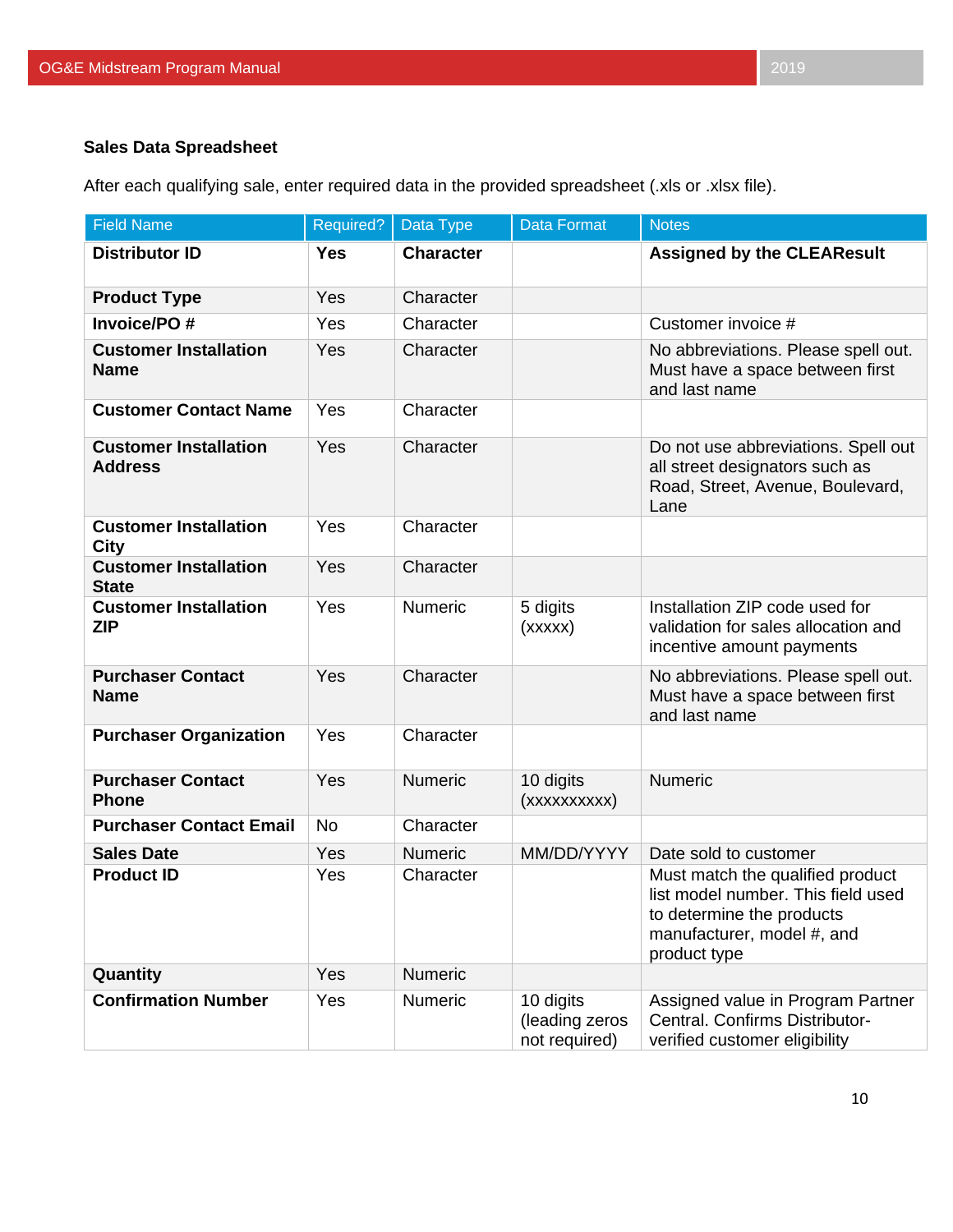Once this spreadsheet has been completed, you can begin the data upload process via the PPC and upload your sales for the month.

# <span id="page-11-0"></span>**Sales Data and Incentive Processing Timeline**

Sales data should be collected during the month in which the sales are made and then submitted to CLEAResult by the fifth day of the following month—for example, September 1–30 sales data must be uploaded by October 5. Sales data is uploaded through the Distributor Program Partner Central (PPC), as detailed in the Incentive Reimbursement Request Section. Corrections to this data must occur before the sales are batched and submitted to the Program for reimbursement.

Corrected incentive reimbursements must be submitted by the 10<sup>th</sup> of the following month. CLEAResult will batch and submit a final invoice to the Program by the 20<sup>th</sup> of that month. Distributors will receive payment approximately net 45 days from the 5<sup>th</sup> of each month.

All sales within a calendar month must be submitted by the next upload date to be eligible for incentive reimbursement.

# **Quality Assurance and Quality Control Plan**

The defined protocols and policies in this document, along with their respective metrics and key performance indicators, will serve as a quality assurance mechanism and ensure that Program goals are met. Our Quality Control Plan includes the following processes:

#### **Sales Data Review**

Data integrity is critical to the success and effective evaluation of the Program. CLEAResult will ensure all sales data is thoroughly reviewed to identify discrepancies. The Implementation Contractor's data management platform includes a variety of automated controls and audit devices to ensure data accuracy. The platform prevents duplicate entries and entries that are outside of Program dates listed for a participating distributor.

#### **Data System Quality Control**

The Implementation Contractor's platform flags suspect sales, alerting them to request further information from the participating distributor. The platform requires data to be submitted in a specified format that allows automatic validation. If the data does not match eligible parameters, the participating Distributor will receive an error message when attempting to submit the invoice.

#### **Validation of Sales Data**

The platform will automatically verify that all products sold are included on the Program's qualifying product list, and that the products' installation addresses are within OG&E's service territory (validated through the address verification on Program Partner Central). If any information is missing or found to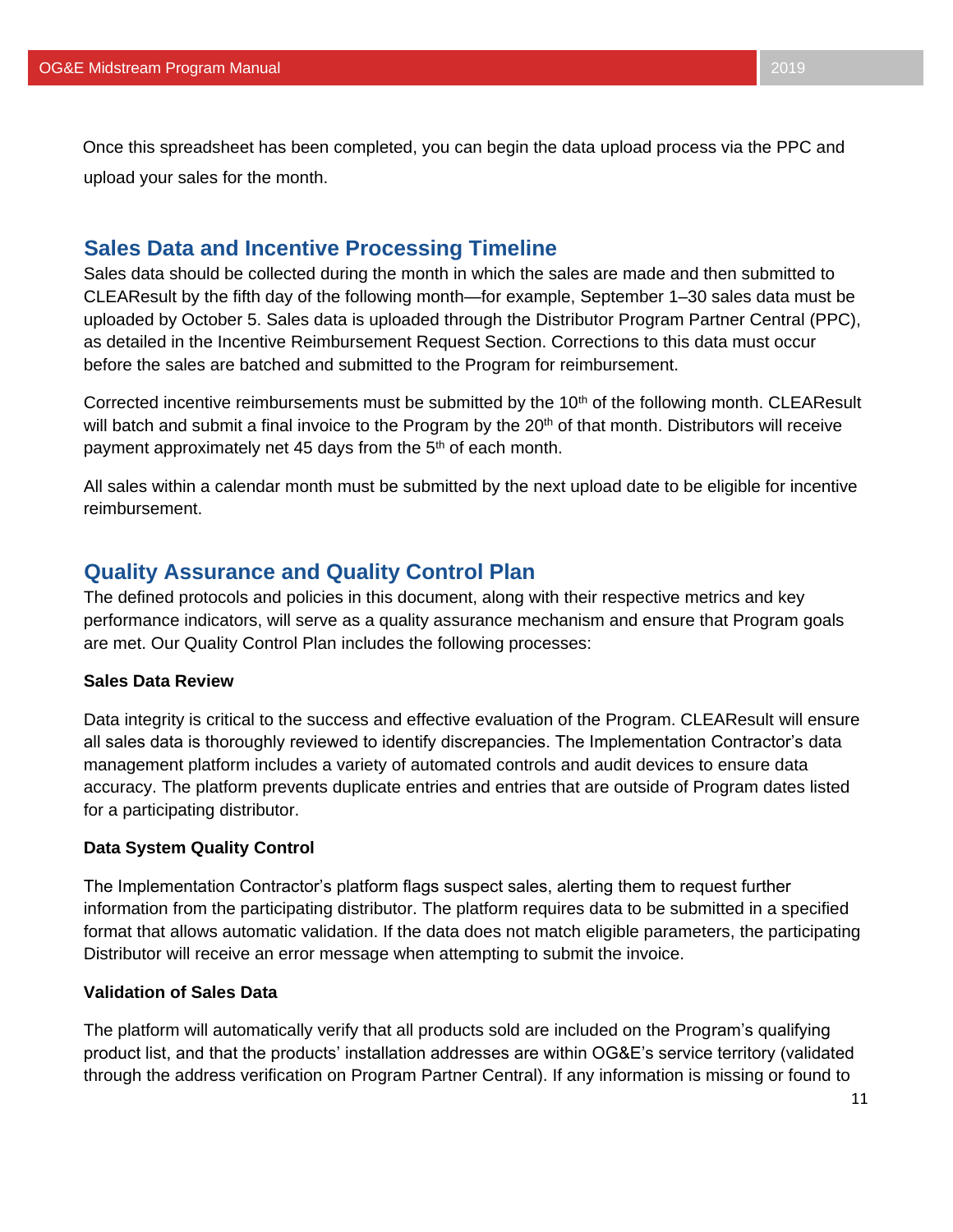be incorrect, the Distributor will receive an immediate error message and be prompted to resubmit the data with corrected information, providing an immediate quality assurance check. Sales that do not meet the eligibility requirements are not accepted.

If the participating Distributor receives an error message, CLEAResult will help resolve the issue. For example, if a product submitted for incentive is not on the Program's QPL, the Distributor must provide the appropriate certification or a letter of attestation as to the qualifications of the product. If the product meets the qualifications, CLEAResult will manually add the product to its database.

## <span id="page-12-0"></span>**Program Roles & Responsibilities**

#### **Program Sponsor: OG&E**

- Provides all funding for the energy efficiency program and the program incentives
- Manages the energy efficiency programs and oversees implementation

#### **Program Evaluator: ADM Associates**

- Provides oversight of program implementation to verify that savings claimed in the program is correct, valid and adequately documented
- May perform post-retrofit on-site inspections, measurements, or phone conversations to collect data for program savings verification
- Provides updates to program calculation methodologies through annual TRM updates
- Surveys program participants to determine if program implementation is meeting their needs and expectations. Surveys customers to determine if program outreach is adequately informing the market of the energy efficiency program opportunities

#### **Program Implementer: CLEAResult**

- Performs outreach and education about the energy efficiency program
- Assists program participants and trade allies with program documentation
- Ensures proper administration of all program processes

#### **Program Participant: Qualified OG&E Commercial Customer**

- Purchase qualifying energy-efficient lighting from participating distributors: LED bulbs or LED fixtures.
- Provide the OG&E commercial customer name, address, phone number, contact name, and OG&E customer email address.

#### **Participating Distributors:**

• Distributors are responsible for complying with the program processes set forth in their promotion agreement with CLEAResult. This can include educating customers about energy efficiency, providing CLEAResult with monthly reports and invoices for each measure, and displaying signage.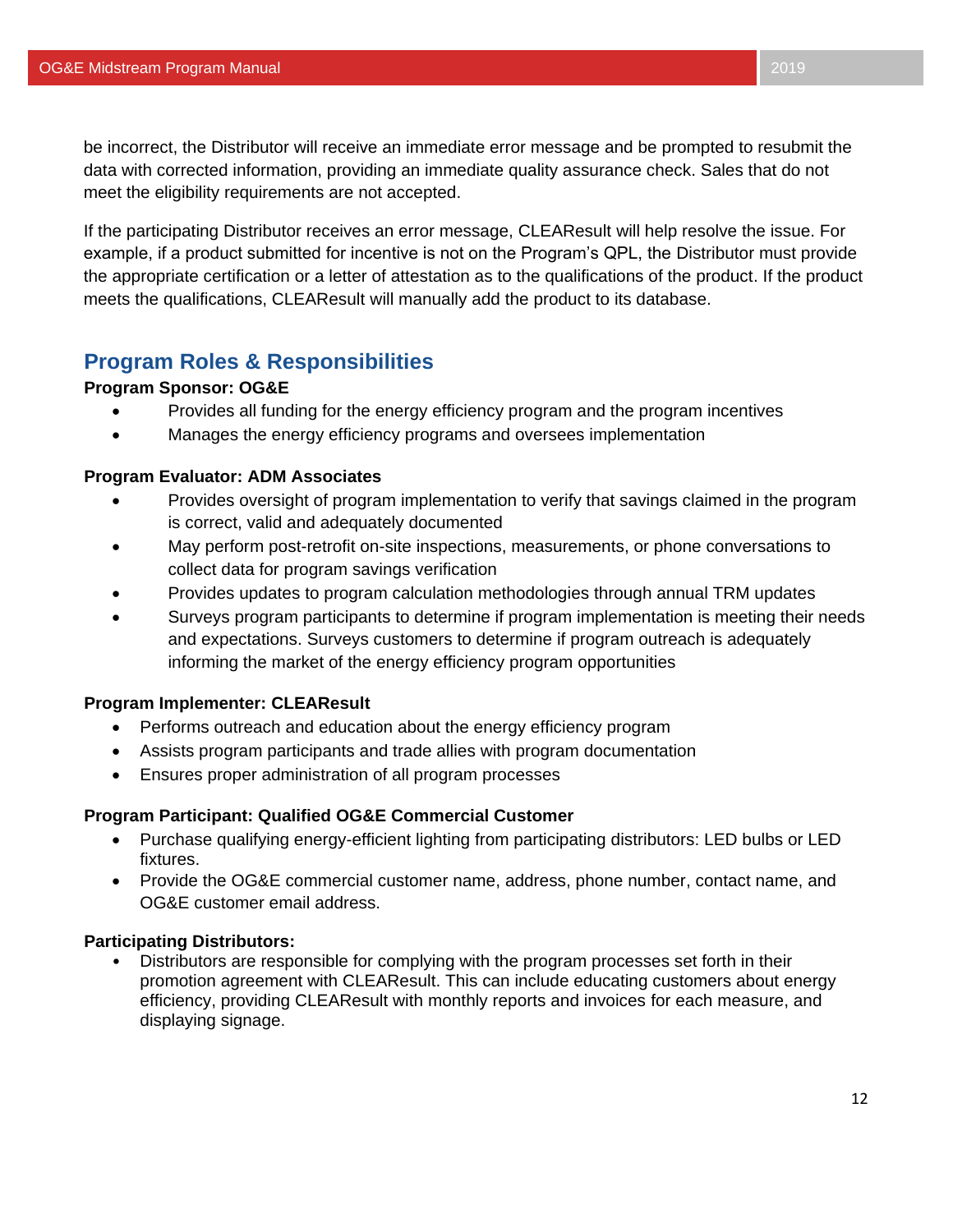# <span id="page-13-2"></span>**Program Eligibility**

#### <span id="page-13-0"></span>**Customer Eligibility**

The 2019 OG&E Midstream Program is being offered to all commercial customers of OG&E that are not "opted out" of the commercial efficiency rebate programs. Customers may be required to verify eligibility with their OG&E account number for participation in the Program. Please see the "Program Participation Process" section of this document for information about how to participate.

#### <span id="page-13-1"></span>**Distributor Eligibility**

CLEAResult is responsible for recruiting eligible distributors to participate in this program. Eligibility is determined by the distributor's ability to track and report data as well as their willingness to agree to the responsibilities laid out in their program agreement with CLEAResult. Finally, distributors must have a physical location, or "store front", within OG&E's service territory.

## **Program Incentives**

Eligible measures include general-purpose and specialty Energy Star qualified LED light bulbs, DLC qualified LED linear replacements, LED light fixtures, and linear LED retrofit kits. These measures will replace incandescent, fluorescent and halogen bulbs & fixtures with energy-saving LED fixtures.

A sample of the Measures & Incentives list can be found in **Appendix IV**.

# **Measurement and Verification**

For all bulbs and fixtures, the program will calculate savings based upon pre-approved stipulated savings per unit.

Stipulated savings are standardized savings values that have been calculated based on aggregated data for a category of measures in representative building types. This approach is suitable for a variety of projects where energy savings may be estimated to a reasonable degree of accuracy without additional measurement and verification. In these cases, variables such as operating hours and energy consumption of existing equipment are assumed using previously-gathered field data.

## **Program Participation Process**

There is no application in this process. The instant rebate is awarded at the time of purchase from a participating distributor and is included in the quoted sale price. **Rebates are subject to funding availability for commercial customers.**

# <span id="page-13-3"></span>**Limits on Participation**

The incentive budget available through the program is limited and made available to commercial customers on a first-come, first-served basis. Incentives for use by distributors are subject to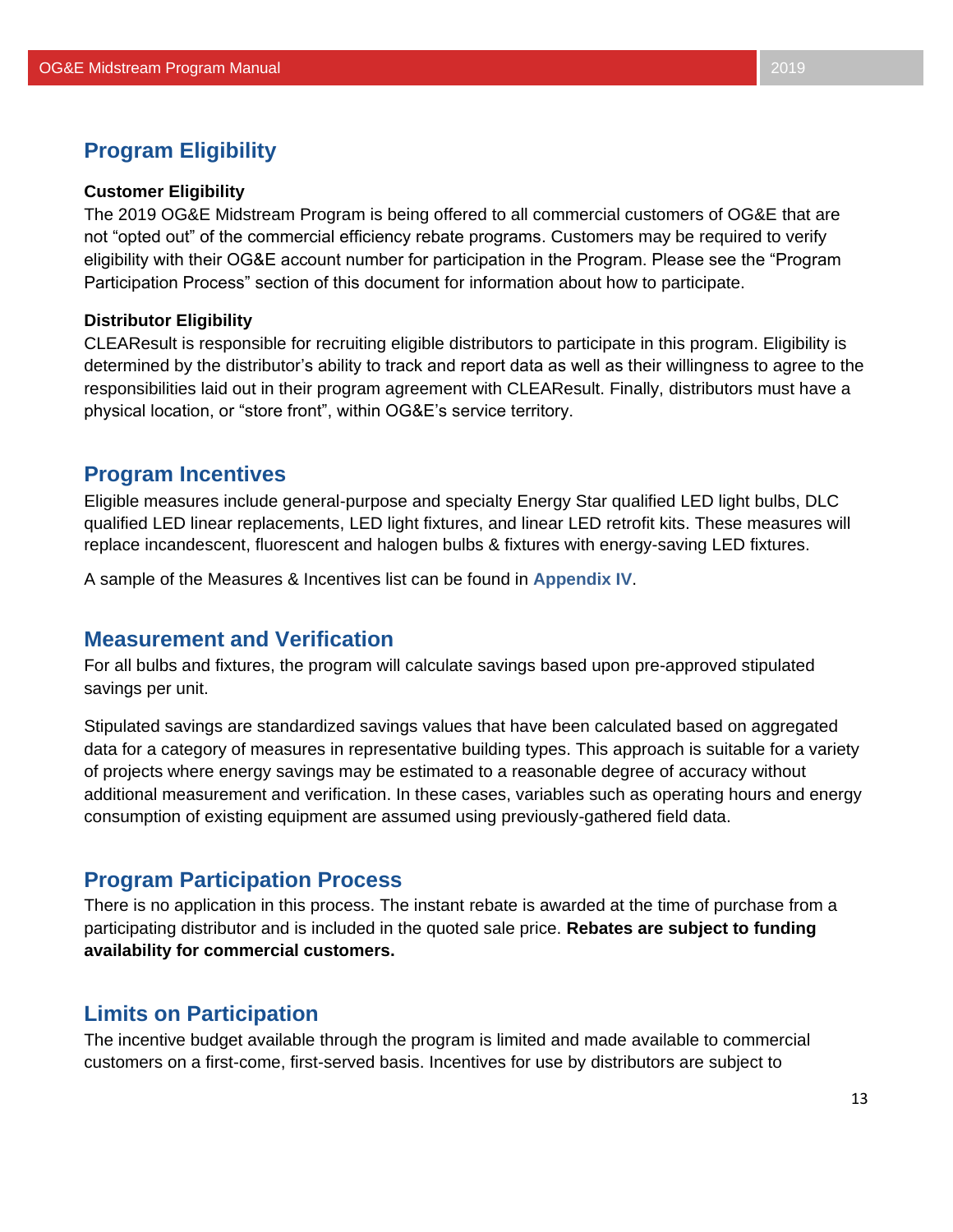availability. Each Distributor will receive an incentive budget allocation for use in implementing the program. Once the distributor's incentive budget allocation is fully expended, the Distributor will cease to offer program incentives unless additional funding is available and the distributor's incentive budget allocation is formally increased via a Promotion Agreement amendment. **While CLEAResult will monitor Distributor invoiced sales activities, it is the distributor's responsibility to remain within the budgeted allocation. Any claimed incentives that exceed the budget allocated to the Distributorare subject to non-reimbursement.**

## <span id="page-14-0"></span>**Incentive Payment Process**

Any cash incentives received through the program are paid directly to the commercial customer via rebates on purchases as described above. Reimbursement funds for incentives applied to eligible purchases are delivered in the form of a check to the Distributor once the purchases have been verified.

## <span id="page-14-1"></span>**Lighting Products**

CLEAResult has recruited lighting distributors to participate in the discount of these measures. OG&E commercial customers will be able to access to a list of participating distributors via OG&E website.

# **Disclaimers**

#### <span id="page-14-2"></span>**OG&E and/or CLEAResult**

The selection of a participating Distributor or manufacturer's product is the sole decision of OG&E or CLEAResult. Inclusion of a Distributor or product in the program does not constitute an endorsement by OG&E or CLEAResult of any product, individual or company. Neither OG&E nor CLEAResult makes any guarantee or any other representation or warranty, expressed or implied or otherwise, as to the quality, cost or effectiveness of any product(s) provided by any such participating distributor's employees, subcontractors or suppliers.

Energy efficiency gains are subject to a number of variable conditions and circumstances. While it is the intent of the program to achieve energy efficiencies, neither OG&E nor CLEAResult guarantees or warrants that any specific energy efficiency gains will be achieved for a particular customer under the program.

#### **Quality Management System**

Distributor training and outreach is a key component of QA/QC for this program. Sales associates serve as trusted subject-matter experts who can influence decision-making at the time of purchase. CLEAResult will:

• Conduct periodic sales associate trainings to educate staff on programs.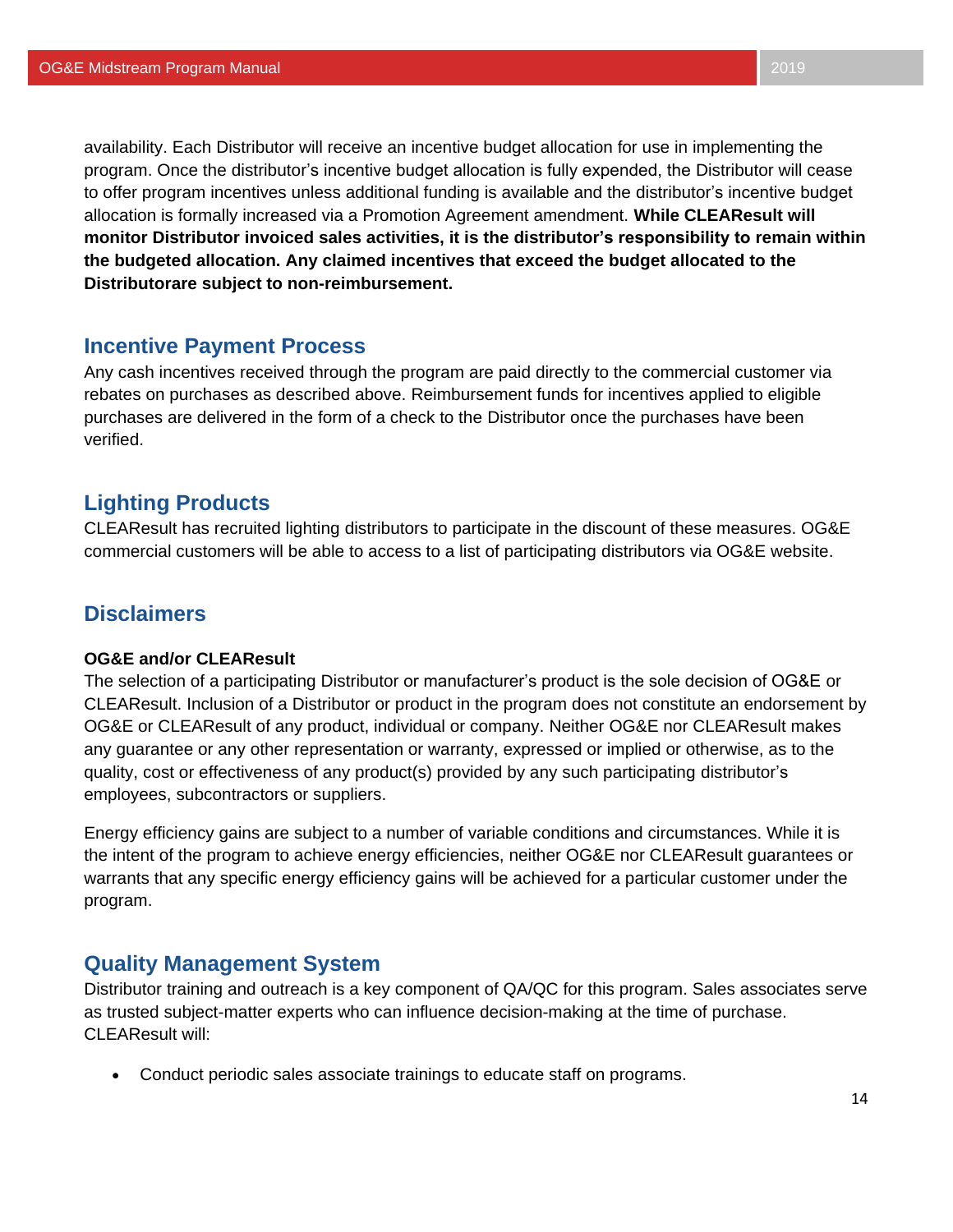- Work with distributors to plan promotional events.
- Conduct periodic check-ins by email, in person, or phone to assess program effectiveness, verify point of purchase signage, and develop relationships with individual distributors.

Tracking products and reporting accomplishments will be completed through agreements reached with distributors.

# **Distributor Performance Standards**

#### **Requirements for Participation**

Distributors are required to sign a Promotion Agreement (PA) to enroll in the program. The PA defines participant roles and requirements for program participation.

#### **W-9 Requirements**

Unless otherwise notified or not applicable, participating distributors are required to complete a W-9 form. The Implementation Contractor will then scan a copy and save it on a secured network, at which point the original hard copy will be destroyed.

# **Cases for Non-Payment or Termination of Agreement**

If a Distributor does not maintain their duties as agreed upon, they will receive a warning. If they take no corrective action and continue to fail to uphold their duties, CLEAResult may elect to withhold payment for reimbursement or to terminate the agreement with the distributor.

Each Distributor will be required to upload POS data according to the schedule outlined below. Timely submitted invoices are needed to track Distributor funds, QA/QC processing and for CLEAResult to report the appropriate energy savings to OG&E for submission to the Corporation Commission. **Invoices not submitted by the assigned day of the month are subject to a reduction of your allotted funds by 10% per business day until the invoice is received.**

- Initial uploads may be submitted starting on the 1st of the month
- Initial uploads are due no later than the 5th of the month
- Re-uploads and invoices are uploaded from the 5th to the 10th
- Invoice revisions may be requested your upload is not complete until we have a matching invoice
- The 10th is the final date to upload all data changes
- Address errors must be corrected
- QC errors must be corrected

**If a corrected invoice is not uploaded by the 10th, payment may be delayed until the following month and the Distributor may have access to PPC site temporarily frozen. Future POS data may not be uploaded until previous submissions have been corrected.**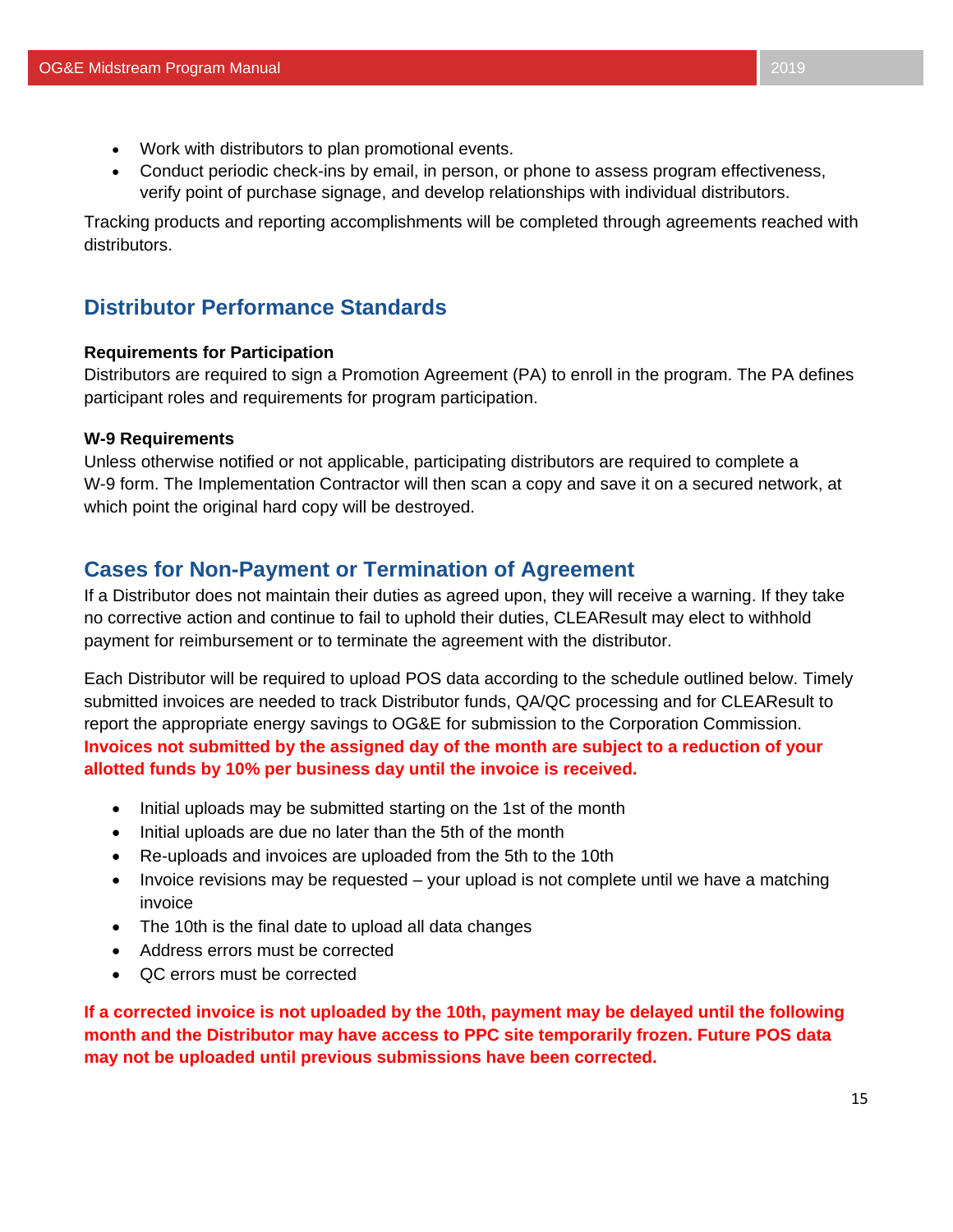# **Program Management and Contacts**

David Castle, Program Specialist

Email: [David.Castle@CLEAResult.com](mailto:David.Castle@CLEAResult.com)

Mobile: 405-761-4569

Lindsey Delk, Program Coordinator

Email: [Lindsey.Delk@CLEAResult.com](mailto:Lindsey.Delk@CLEAResult.com)

Direct: 405-437-4298

Greg Wanless, Program Manager

Email: [Greg.Wanless@CLEAResult.com](mailto:Greg.Wanless@CLEAResult.com)

<span id="page-16-0"></span>Direct: 405-446-8063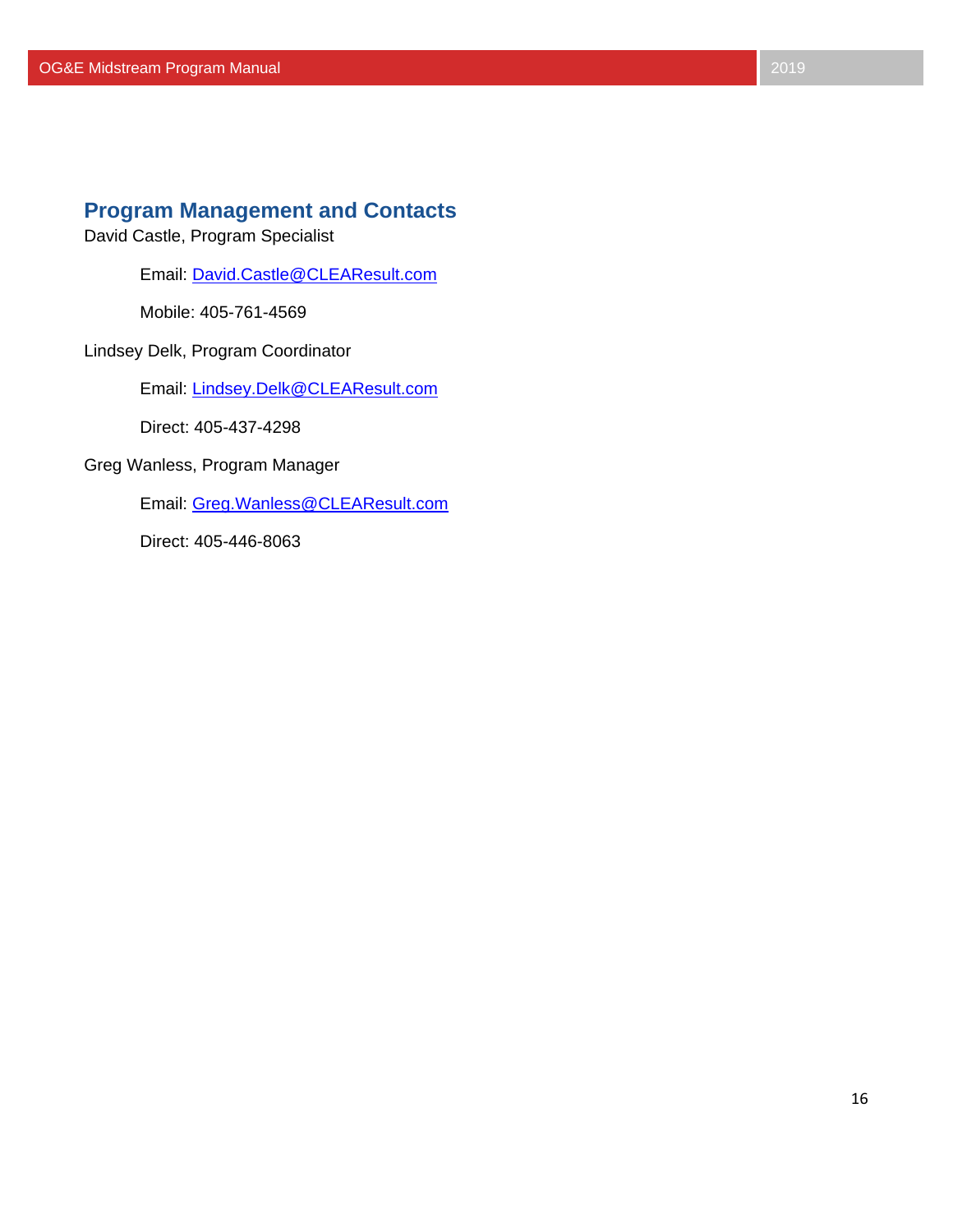# <span id="page-17-0"></span>**Appendix I**

## **Sample Promotion Agreement**

#### PROGRAM PROMOTION AGREEMENT

THIS PROGRAM PROMOTION AGREEMENT (this "Agreement") is entered into by and between, [legal entity name], a [state of formation] corporation ("Distributor"), and CLEAResult Consulting Inc., a Texas corporation ("CLEAResult"). For purposes of this Agreement, Distributor and CLEAResult may be referred to collectively as the "Parties" or individually as a "Party."

- 1. Purpose. This Agreement is intended to memorialize the terms and conditions under which the Parties will engage one another for the operation of OG&E's ("Sponsor") energy efficiency program (the "Program") to promote the sale of approved LED bulb and fixtures set forth in a Schedule (defined below) (each, a "Product") through Distributor.
- 2. Term. The Term of this Agreement is from January [day], [year], through January [day], [year], unless otherwise terminated as provided in this Agreement (the "Term").
- 3. Schedules. The following schedules and each schedule issued subsequent to the execution of this Agreement (each, a "Schedule") are incorporated into this Agreement by this reference:

#### Schedule A. Product, Location & Budget Schedule: [2019]

The Parties acknowledge that from time to time it may be necessary to revise the Schedule(s). CLEAResult may amend the Schedule(s) to modify products, pricing, incentive budget, marketing plans (if applicable), and store listing upon notice to Distributor. CLEAResult may also make changes to ensure compliance with Sponsor's Program requirements by notifying Distributor in writing. The Parties may request amendments to the Schedule(s) by submitting a request in writing to CLEAResult. Such requests will be subject to the approval of the non-requesting Parties. Nothing in the Schedule(s) may conflict with or supersede the terms and conditions of this Agreement. Distributor must comply with any amended Schedule within thirty (30) days of the date of such Schedule. Any Product sold out of compliance with an amended Schedule after that date will be disqualified, and Manufacturer will not receive payment for sales of such Product or any associated fees.

- 4. Distributor Obligations.
	- a. Distributor agrees that all Products sold for consideration of the mark-down: (i) comply with the current ENERGY STAR lighting or DesignLights Consortium, as applicable; and (ii) are listed on the ENERGY STAR website (www.energystar.gov) or DesignLights Consortium website (www.designlights.org), as applicable. Distributor will confirm that each Product sold under this Agreement has the required ENERGY STAR or DesignLights Consortium label(s).
	- b. Distributor will prominently place point of purchase ("POP") materials that include the Sponsor's names and logos adjacent to the Products at all times during the Term. CLEAResult, Sponsor, and Distributor will work together as necessary to adjust POP materials in order to fit branding and content requirements for all Parties. Sponsor's names and logos must be added to all materials and advertising approved for use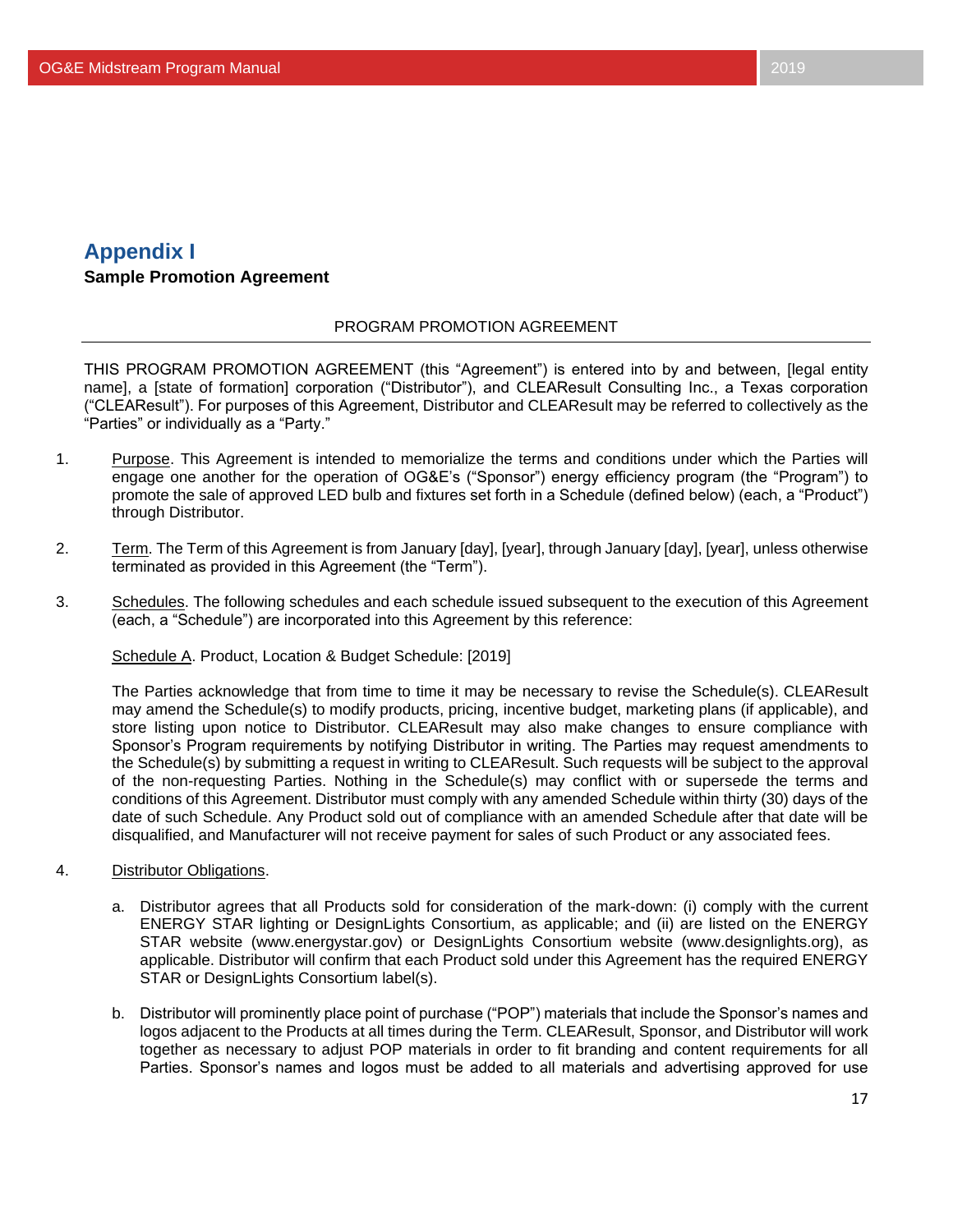pursuant to this Agreement (except for pre-printed, stock product packages) and will only be used in a form and format as designated by Sponsor.

- c. Distributor agrees that Products must be sold only through Distributor's locations listed in the Schedule.
- d. Distributor will submit to CLEAResult detailed sales data reports and reimbursement requests no later than the tenth (10th) of each month for the previous month's sales. Sales data reports must be generated by Distributor's computerized sales order and inventory management system and include an itemization of incentives, including Product model numbers and descriptions that match those listed in the Schedule, quantities of each Product sold. Sales data reports must be in electronic Microsoft Excel compatible and in accordance with CLEAResult's requirements Invoices must inlcude a copy of the accompanying sales data report as described in this Section. No other source of sales data report will be accepted. Each invoice submitted by the tenth (10th) of each month
- e. Product Rebates will run for the Term or until the allocated Program funding has been exhausted. Sales data reports supporting invoice payment requests must clearly indicate the sales data report start and end dates, and these dates will correspond with, or fall within, the Term.
- f. If Distributor fails to submit an accurate sales data report or invoice within the timeframes set forth in this Agreement, then CLEAResult or Sponsor may delay or deny payment for any sales data report or invoice received after the tenth (10th) of each month of the month following the sale of the Product(s). Schedules may change from time to time; therefore, Distributor is responsible for ensuring sales data reports are based on the most up-to-date Schedule.
- g. CLEAResult reserves the right to request point of sale documentation Distributor at any time.
- h. Sponsor reserves the right to, at any time, audit the Program's Product sales to determine the effectiveness of this Agreement as well as the effectiveness of Distributor's efforts pursuant to this Agreement.
- i. The final date for submission of all sales data to verify Products sold through Sponsor's Program is October 31, 2019].
- 5. CLEAResult Obligations.
	- a. CLEAResult will pay Distributor within forty-five (45) days from invoice approval date, provided the corresponding and accurate sales data report is attached to the invoice, Distributor is in compliance with all requirements contained in this Agreement.
	- b. CLEAResult will work with Sponsor and Distributor to create and ensure POP materials intended for placement in Distributor's stores are acceptable to Distributor with regard to design and placement. Sponsor, with input from all Parties, will design and produce POP materials. CLEAResult will deliver and merchandise POP materials to all participating Distributor locations.
	- c. CLEAResult will provide field representatives to support to Distributor, including sales training and assistance with placement of POP materials in Distributor's locations as listed in the Schedule..
- 6. Termination. Any Party may terminate this Agreement by providing thirty (30) days prior written notice to all Parties, except that CLEAResult may terminate upon fourteen (14) days' prior written notice to the Parties at the direction of Sponsor, unless Sponsor terminates its agreement with CLEAResult with less than fourteen (14) days' notice, in which case CLEAResult may terminate this Agreement immediately.
- 7. Indemnification. Each Party ("Indemnifying Party") will indemnify, hold harmless, and defend (collectively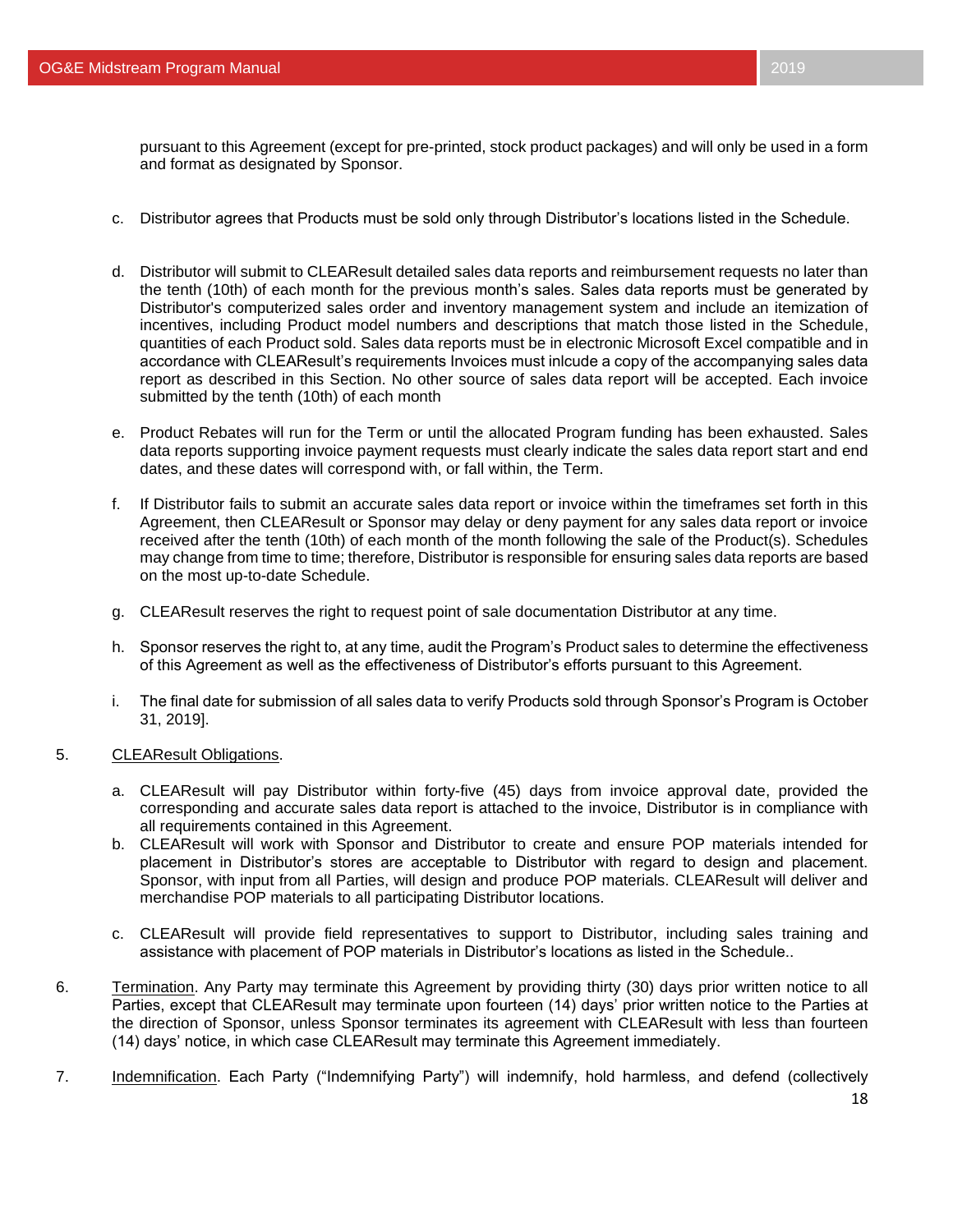"Indemnify") Sponsor and all of the other Parties, and any of their officers, employees, agents, representatives, and affiliates (each an "Indemnified Party") against any and all losses, liabilities, damages, claims, suits, proceedings, judgments, assessments, costs, and expenses (including interest and penalties), and including reasonable and documented attorney fees and expenses, incurred by an Indemnified Party as a result of a third-party claim or allegation to the extent resulting from: (a) negligent or wrongful acts or omissions in connection with this Agreement, including but not limited to the offer or sale of an infringing or defective Product, of the Indemnifying Party or of its officers, employees, agents, representatives, subcontractors, or affiliates; or (b) breach by the Indemnifying Party or of its officers, employees, agents, representatives, subcontractors, or affiliates of this Agreement. If a claim is asserted against an Indemnified Party for which it may be entitled to indemnification under this Agreement, the Indemnified Party shall notify the Indemnifying Party promptly of the claim and permit the Indemnifying Party to defend or settle the claim and to select counsel for such defense. The Indemnifying Party shall pay the costs of such defense and any judgment or settlement resulting therefrom, except that the Indemnifying Party shall have no liability for claims not timely turned over to it for defense, settled without its prior written consent, or to the extent claims result from an Indemnified Party's negligence or misconduct. The Indemnified Party shall provide all reasonable assistance to the Indemnifying Party for the defense or settlement of all such claims. The Parties each acknowledge and agree that Sponsor is an intended third-party beneficiary of this Section.

- 8. Disclaimer. NONE OF THE PARTIES WILL BE LIABLE TO ANOTHER PARTY FOR INDIRECT, SPECIAL, INCIDENTAL, OR CONSEQUENTIAL DAMAGES ARISING OUT OF OR RELATED TO THIS AGREEMENT, INCLUDING BUT NOT LIMITED TO, LOSS OF ANTICIPATED REVENUE, PROFITS, OR GOODWILL, WHETHER ARISING IN NEGLIGENCE, BREACH OF CONTRACT, OR UNDER STATUTE OR RULE.
- 9. Intellectual Property. Distributor acknowledges and agrees that Sponsor is the lawful owner of all right, title, and interest in and to Sponsor's respective names and logos, and that Distributor will not at any time dispute or contest, directly or indirectly, Sponsor's exclusive right and title to, and validity of, its respective names and logos. Distributor agrees to take no action inconsistent with Sponsor's ownership of its respective names and logos or that is likely to subject Sponsor to claims by third parties or potential loss of any rights in such names or logos,and agrees and acknowledges that its use of Sponsor's names and logos inures to the benefit of Sponsor. Sponsor grants Distributor the right to use Sponsor's names and logos in connection with the Program pursuant to the terms and conditions contained in this Agreement. The right to use such names and logos as set forth in this Agreement will be concurrent with the Term of this Agreement and any and all such rights will terminate upon the termination of this Agreement. Distributor acknowledges that maintaining a high standard of quality for the Program materials bearing the Sponsor's names and logos and maintaining the goodwill associated with such names and logos are of substantial importance to Sponsor. Distributor therefore agrees that all materials to be used in connection with the Program during the Term will be submitted to CLEAResult which will submit them to Sponsor for its review and approval. The Parties each acknowledge and agree that Sponsor is an intended third-party beneficiary of this Section.
- 10. Confidential Information. The Parties will not use any Confidential Information (as defined below) for any purpose other than as needed to perform their respective obligations under this Agreement. Each Party agrees to hold all Confidential Information in strict confidence and not disclose any Confidential Information to any person other than to Sponsor or to that Party's employees and independent contractors who: (i) have a "need to know;" (ii) have been advised of the confidential and proprietary nature of the Confidential Information; and (iii) have signed a written agreement that is as protective of the Confidential Information as that set forth in this Section. At any other time upon request from the Party disclosing the Confidential Information, the Party receiving the Confidential Information will return or destroy all Confidential Information in tangible form that is in their possession. The term "Confidential Information" means all sensitive Program information and all information and materials relating to a Party's business that would reasonably be understood to be of a confidential nature, including but not limited to all of a Party's non-public proprietary information, in whatever form or medium, disclosed to or received by the receiving Party, whether visually, by perception, orally, or in writing, whether disclosed before, during, or within three (3) months after the Term of this Agreement commences, and whether or not specifically marked or otherwise identified as "Confidential" or "Proprietary,"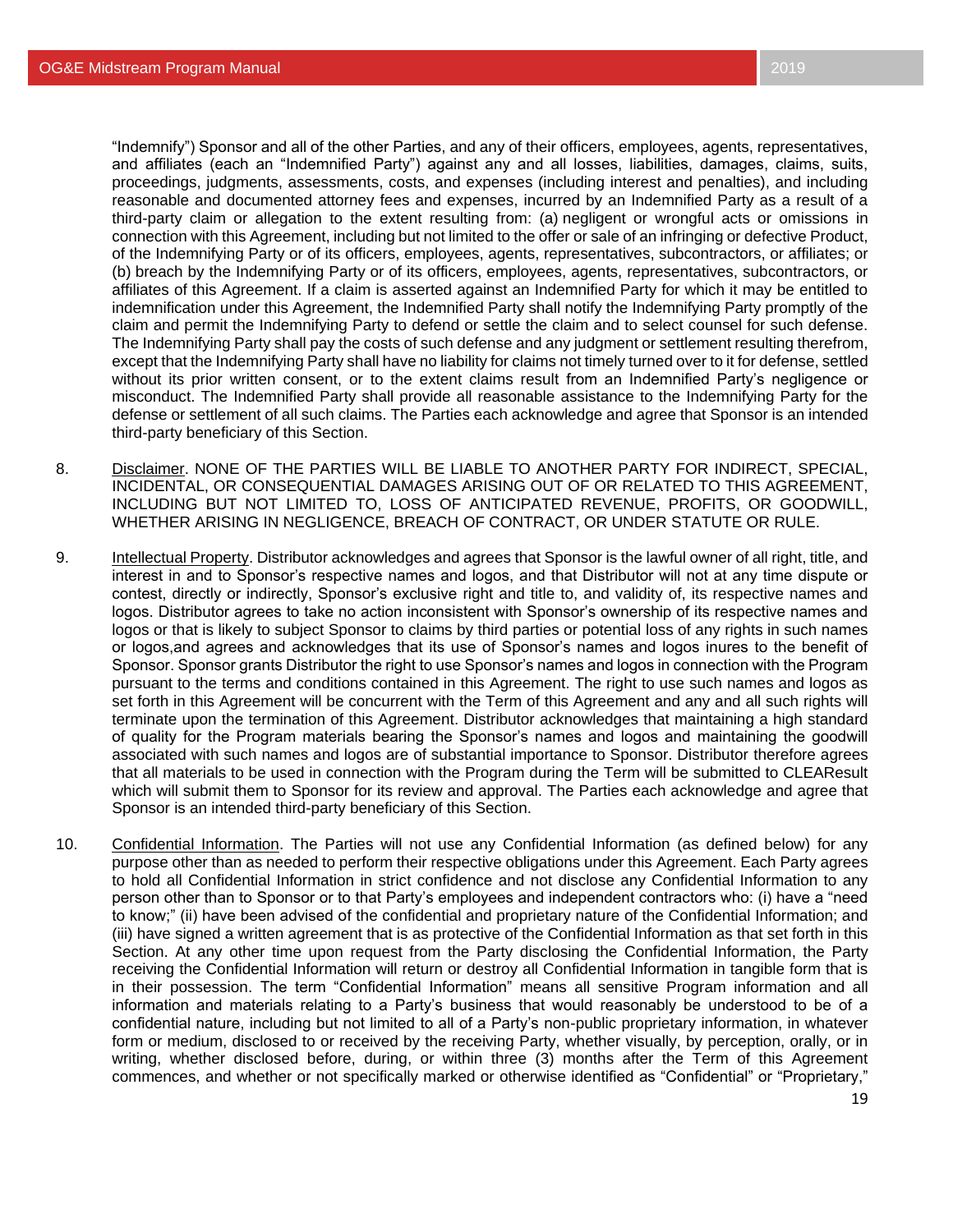including all summaries and notes prepared by or on behalf of the other Party, except that "Confidential Information" does not include any information that the receiving Party demonstrates: (w) was disclosed pursuant to a legally enforceable requirement, provided that the receiving Party discloses no more of the Confidential Information than is required by such requirement, notifies the disclosing Party of such obligation as soon as reasonably practicable, and cooperates with the disclosing Party in seeking any available protections for the Confidential Information; (x) has become generally available to the public without breach of this Agreement; (y) was later received from another person who did not violate any duty of confidentiality; or (z) that was developed without use of any Confidential Information by persons who were not exposed to the Confidential Information. The obligations of the Parties under this Section shall survive the expiration or termination of this Agreement for a period of three (3) years.

- 11. Miscellaneous.
	- a. Attorney's Fees. In the event an action is brought to enforce any provision of or declare a breach of this Agreement, the prevailing Party will be entitled to recover, in addition to any other amounts awarded, reasonable legal costs including attorney's fees incurred.
	- b. Notices. Except as otherwise provided in this Agreement, all notices or other communications under this Agreement must be in writing and delivered to the addresses, including e-mail addresses, as stated in the signature blocks. Such addresses may be changed by notice given by such Party to the other Parties pursuant to this Section or by other form of notice agreed to by the Parties.
	- c. Assignment. No Party may assign, voluntarily, by operation of law, or otherwise, any rights or delegate any duties under this Agreement without the prior written consent of all other Parties to this Agreement, which shall not be unreasonably withheld, except that any Party may assign this Agreement or any of its rights hereunder, in whole or in part, without the other Party's consent: (a) to any affiliate; or (b) with at least thirty (30) days' prior written notice to the other Party, or to an acquirer or successor-in-interest to such Party or to a surviving entity in the case of a merger, acquisition, divestiture, consolidation, or corporate reorganization (whether or not such Party is the surviving entity). Any attempt to do so without such consent will be void.
	- d. Entire Agreement; Counterparts. This Agreement contains the entire agreement of the Parties regarding the subject matter described in this Agreement, and all other promises, representations, understandings, arrangements, and prior agreements related to this Agreement are merged and superseded by this Agreement. The terms of this Agreement may not be amended, except by an agreement in writing signed by the Party against whom enforcement of any amendment is sought. This Agreement may be executed in two (2) or more counterparts, all of which will constitute but one and the same instrument.
	- e. Governing Law; Jurisdiction and Venue. This Agreement will be interpreted under, and any disputes arising out of this Agreement will be governed by, the laws of the Oklahoma], without reference to its conflicts of law principles. The Parties irrevocably consent to the jurisdiction of the state and federal courts located in the Oklahoma] in connection with all actions arising out of or in connection with this Agreement.
	- f. Severability; Waiver. Should any provision of this Agreement be held by a tribunal of competent jurisdiction to be invalid or unenforceable, the remainder of this Agreement will remain in full force and effect. The failure of any Party to enforce strict performance by another Party of any term of this Agreement, or to exercise any right available to a Party under this Agreement, will not be construed as a waiver of such Party's right to enforce strict performance in the same or any other instance.
	- g. Force Majeure. Each Party shall be excused from performance under this Agreement and shall have no liability to the other Party for any period it is prevented from performing any of its obligations, in whole or in part, as a result of material delay caused by the other Party or by an act of God, war, terrorism, civil disturbance, court order, or natural disaster or other action beyond the reasonable control of a Party (each,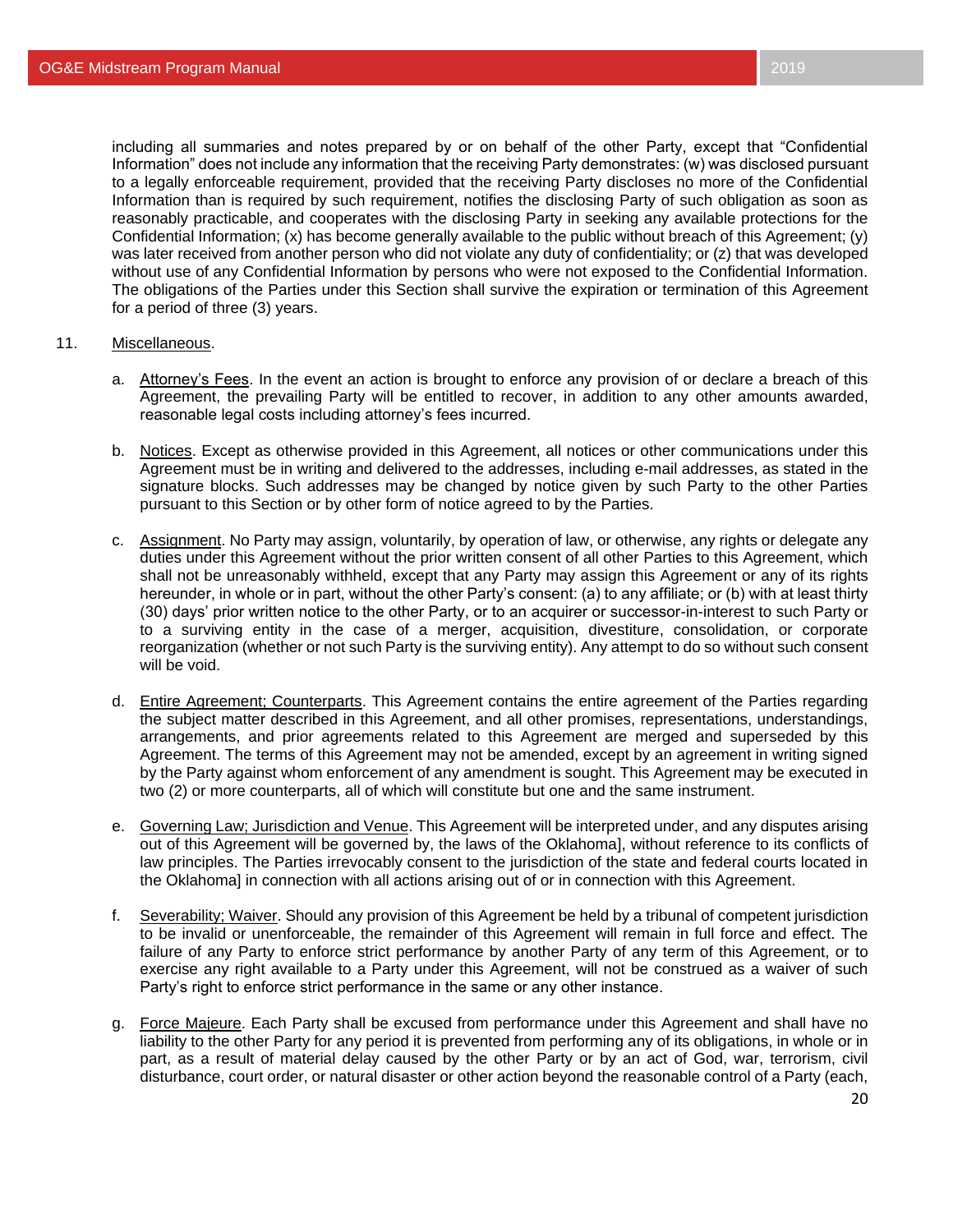a "Force Majeure Event"). Sponsor's failure to pay CLEAResult shall not be considered a Force Majeure Event.

h. Independent Contractors. This Agreement shall not render the Parties or any employee of a Party as an employee, partner, or agent of or joint venture of any other Party for any purpose. The Parties are and will remain independent contractors in connection with the relationship created by this Agreement.

| Distributor:        | <b>CLEAResult:</b>                                                                                                                                                        |
|---------------------|---------------------------------------------------------------------------------------------------------------------------------------------------------------------------|
| [legal entity name] | <b>CLEAResult Consulting Inc.</b>                                                                                                                                         |
|                     |                                                                                                                                                                           |
|                     | Name: [insert name]                                                                                                                                                       |
|                     | Title: [director level or above per CR signature authority<br>policy]                                                                                                     |
| Notice Address:     | Notice Address:                                                                                                                                                           |
| [legal entity name] |                                                                                                                                                                           |
|                     | <b>CLEAResult Consulting Inc.</b><br>Attn: Legal Department<br>100 SW Main Street, Suite 1500<br>Portland, OR 97204<br>Email: legal@clearesult.com<br>Phone: 503-248-4636 |
|                     |                                                                                                                                                                           |
|                     |                                                                                                                                                                           |
|                     |                                                                                                                                                                           |

SCHEDULE [ A ]

#### [DISTRIBUTOR NAME] 2018 Promotion Detail Worksheet

A. Current allocated funding for Agreement 2018-0493:

| Table 1<br><b>Funding Cap</b>   |                         |
|---------------------------------|-------------------------|
| Jtilitv                         | ALLOCATED FUNDING / CAP |
| Oklahoma Gas & Electric Company | <b>\$##.###.00</b>      |

CLEAResult will not reimburse Distributor for invoiced amounts in excess of the funding cap identified in Table 1 without CLEAResult's prior written approval.

Sales may include any mix of quantities of the eligible Products, as long as the total incentive amount does not exceed the total allocation. The total incentive amount paid to the Distributor will not exceed the total allocation identified in Table 1.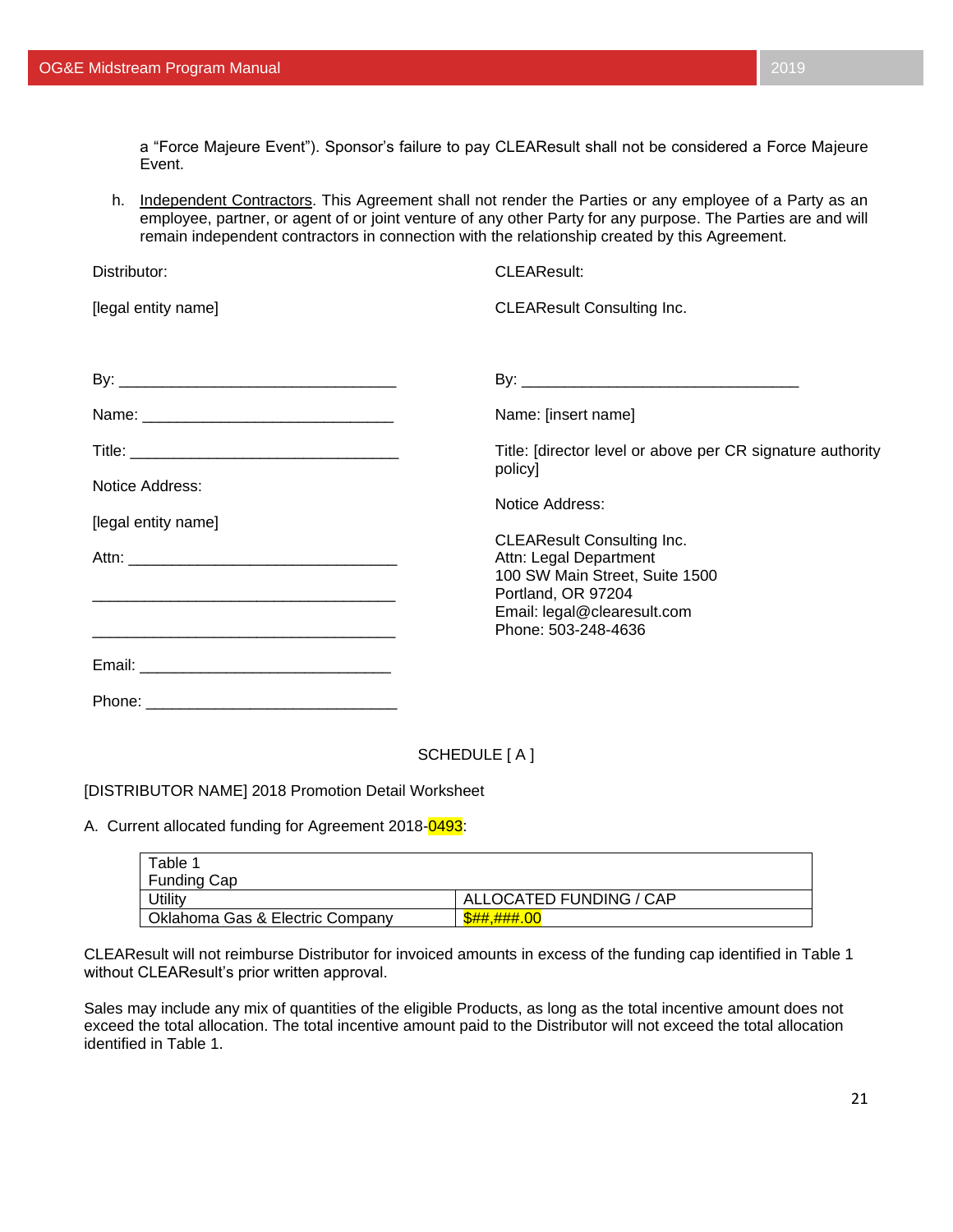B. Participating Distributor Location(s):

| <b>Street Address</b> | Code<br>ZIP.<br>state |
|-----------------------|-----------------------|
|                       |                       |

# C. Program Measures

| <b>Measure Category</b>       | Lamp type                                       | 2019     |
|-------------------------------|-------------------------------------------------|----------|
|                               |                                                 | rebates  |
|                               | A15                                             | \$2.00   |
|                               | A17                                             | \$2.00   |
| <b>LED A-Line</b>             | A19                                             | \$2.00   |
|                               | A21                                             | \$4.00   |
|                               | A23                                             | \$4.00   |
| <b>LED Decorative</b>         | Candle                                          | \$2.00   |
|                               | Decorative                                      | \$2.00   |
| <b>LED Globe</b>              | Globe                                           | \$5.00   |
|                               | <b>MR16</b>                                     | \$5.00   |
|                               | <b>PAR16</b>                                    | \$5.00   |
|                               | <b>PAR20</b>                                    | \$5.00   |
| <b>LED Reflector</b>          | <b>R/BR20</b>                                   | \$5.00   |
|                               | <b>R/BR30</b>                                   | \$4.00   |
|                               | <b>R/BR40</b>                                   | \$5.00   |
|                               | <b>PAR30</b>                                    | \$4.00   |
|                               | <b>PAR38</b>                                    | \$5.00   |
|                               | LED 8' tube                                     | \$12.00  |
| <b>LED Linear Lamp</b>        | <b>LED T8 Replacement Lamp</b>                  | \$4.00   |
|                               | <b>LED T5 Replacement Lamp</b>                  | \$5.00   |
|                               | LED ( $\geq$ 30 up to and including 60W)        | \$65.00  |
| <b>LED Lowbay/Highbay</b>     | LED (> 60 up to and including 100W)             | \$85.00  |
|                               | LED (> 100W or higher)                          | \$120.00 |
| <b>LED Pin-base</b>           | LED CFL Pin-Base Direct Replacement             | \$4.00   |
| <b>LED Downlight/Trim Kit</b> | <b>LED Downlight/Trimkit</b>                    | \$8.00   |
|                               | LED ( $\geq$ 7W up to and including 29W)        | \$35.00  |
| <b>LED Wall Pack/Flood</b>    | LED (> 29W up to and including 80W)             | \$50.00  |
|                               | LED (> 80W) Exterior Wall Pack or Flood Fixture | \$100.00 |
|                               | 2x2 LED Linear Fixture                          | \$20.00  |
| <b>LED Linear Fixture</b>     | 2x2 LED Linear Fixture w/Integrated Sensor      | \$25.00  |
|                               | 2x4 LED Linear Fixture                          | \$25.00  |
|                               | 2x4 LED Linear Fixture w/Intergrated Sensor     | \$35.00  |
|                               | <b>Wall Sensor</b>                              | \$20.00  |
| <b>Lighting Controls</b>      | <b>Ceiling Sensor</b>                           | \$30.00  |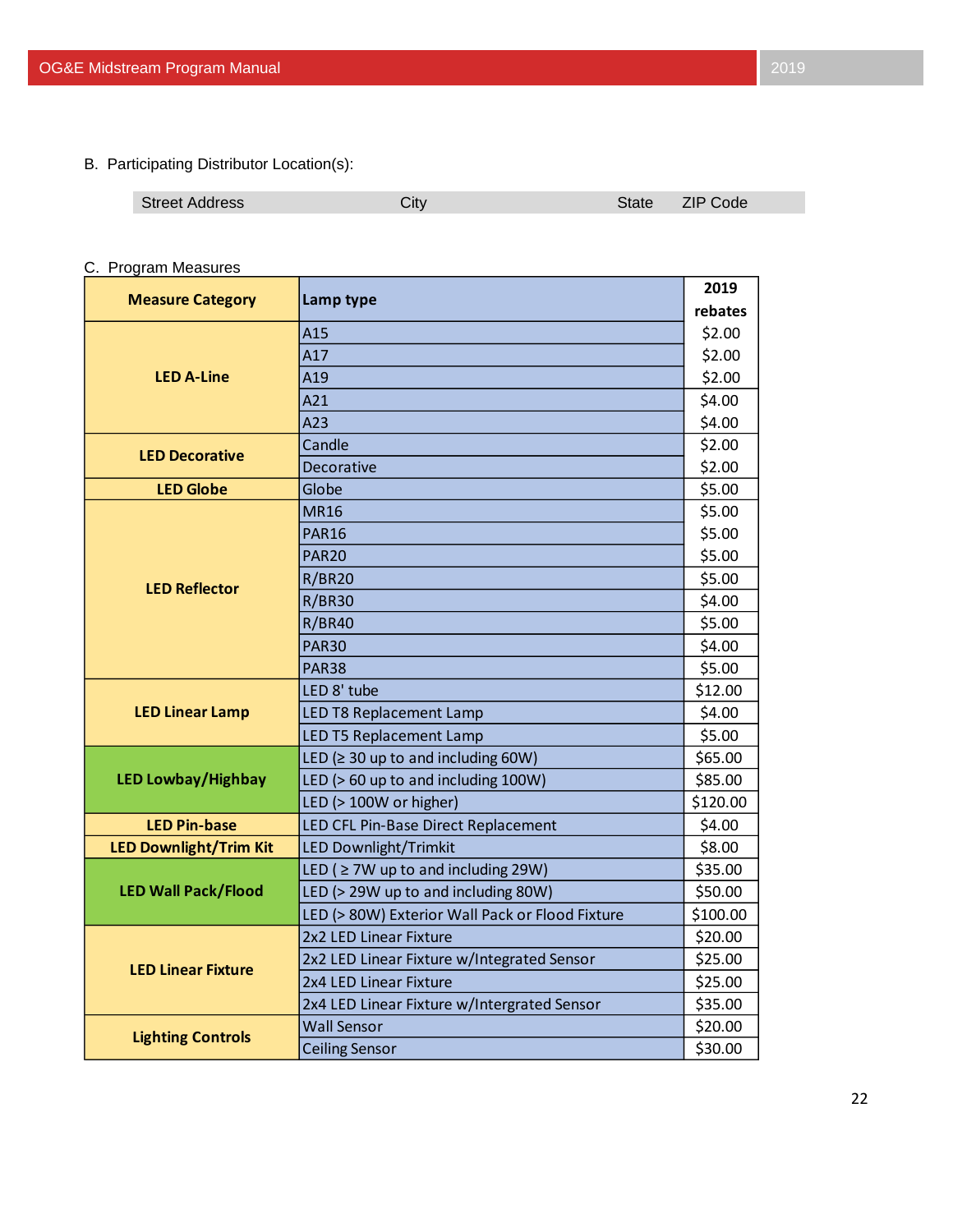D. Additional OG&E specific terms and conditions:

IMPORTANT: For each Distributor customer invoice, Distributor understands that for rebates over \$2,500, they will be directed to use other OG&E sponsored programs to provide greater value to the customer. Distributor shall not provide greater than \$2,500.00 in total OG&E sponsored discounts per customer, per month, without first obtaining prior approval directly from CLEAResult. Approval of exceptions to the hard cap will be granted on a case by case basis.

Only two (2) exceptions to the \$2,500 cap may be allowed by each Distributor per month. Splitting jobs into multiple invoices is no longer allowed. If a Distributor

goes over the \$2,500 cap to one customer without prior approval, whether a single invoice or multiple invoices per month, the amount over the cap will be deducted from your allocation and reallocated to other distributors in the program.

When asked to make an exception to the \$2,500 cap, CLEAResult reserves the right to contact the customer to determine if they would be better served by another OG&E rebate program. The OG&E Midstream Program is specifically designed for small projects and must be administered properly to achieve that goal. Going forward, POS reports will be audited for total rebates per customer per month, quarter, and year. For example, using multiple names for the same company at the same address to avoid an exception could result in probation/termination of your participation for the remainder of the year.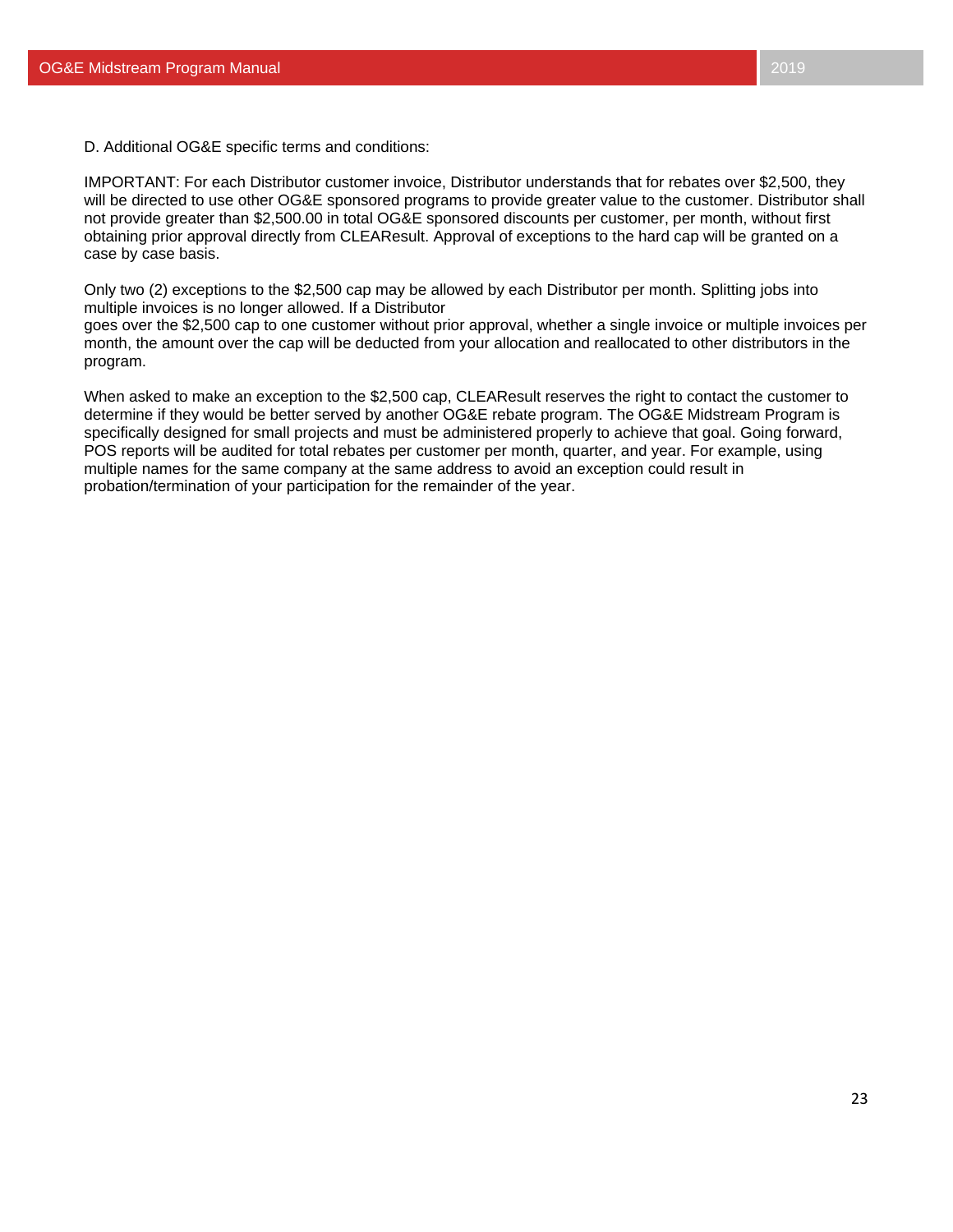# **Appendix II**

# **Sample ZIP Code Sheet**

| Oklahoma Gas & Electric C&I Midstream_Eligible ZIP CODES 2019<br>PAGE <sub>1</sub> |                |                                                                                                                                                                                                                                                                                              |               |                |                                       |    |                |                                     |               |                |                             |                |                         |                                   |
|------------------------------------------------------------------------------------|----------------|----------------------------------------------------------------------------------------------------------------------------------------------------------------------------------------------------------------------------------------------------------------------------------------------|---------------|----------------|---------------------------------------|----|----------------|-------------------------------------|---------------|----------------|-----------------------------|----------------|-------------------------|-----------------------------------|
|                                                                                    |                | 1. VERIFY that End Use Customer is an OG&E Business Customer                                                                                                                                                                                                                                 |               |                |                                       |    |                |                                     |               |                |                             |                |                         |                                   |
|                                                                                    |                | 2a. If End Use Customer Installation Location ZIP Code is on the GREEN ZIP Code list --> APPROVED for OG&E Incentive                                                                                                                                                                         |               |                |                                       |    |                |                                     |               |                |                             |                |                         |                                   |
|                                                                                    |                | 2b. If End Use Customer Installation Location ZIP Code is ON THE YELLOW ZIP LIST --> VERIFICATION THROUGH PPC OR CLEARESULT REQUIRED<br>3. CAPTURE the End Use Customer Business Name and Installation Location Address & Installation Location ZIP Code for ALL OG&E Incentive Transactions |               |                |                                       |    |                |                                     |               |                |                             |                |                         |                                   |
|                                                                                    |                | 4. If purchaser is NOT End Use Customer (e.g., CONTRACTOR) also CAPTUR                                                                                                                                                                                                                       |               |                |                                       |    |                | the Purchaser Name and Phone Number |               |                |                             |                |                         |                                   |
|                                                                                    |                |                                                                                                                                                                                                                                                                                              |               |                |                                       |    |                |                                     |               |                |                             |                |                         |                                   |
|                                                                                    | 73008<br>73012 | Bethany<br>Edmond                                                                                                                                                                                                                                                                            |               | 73128<br>73129 | Oklahoma City<br>Oklahoma City        |    | 73736<br>73754 | Fairmont<br>Lahoma                  |               | 73073<br>73074 | Orlando<br>Paoli            | $\overline{c}$ | 73658<br>73663          | Oakwood<br><b>Seiling</b>         |
|                                                                                    | 73019          | University Of Ok                                                                                                                                                                                                                                                                             |               | 73130          | Oklahoma City                         |    | 73773          | <b>Waukomis</b>                     |               | 73075          | <b>Pauls Valley</b>         |                | 73667                   | <b>Taloga</b>                     |
|                                                                                    | 73020          | Choctaw                                                                                                                                                                                                                                                                                      |               | 73131          | Oklahoma City                         |    | 74026          | Davenport                           |               | 73077          | Perry                       |                | 73716                   | Aline                             |
| ႙                                                                                  | 73049          | Jones                                                                                                                                                                                                                                                                                        |               | 73132          | Oklahoma City                         |    |                |                                     | నె            | 73078          | Piedmont                    |                | 73717                   | Alva                              |
|                                                                                    | 73069          | Norman                                                                                                                                                                                                                                                                                       |               | 73134          | Oklahoma City                         |    |                |                                     |               | 73080          | Purcell                     |                | 73718                   | Ames                              |
|                                                                                    | 73071<br>73084 | Norman<br>Spencer                                                                                                                                                                                                                                                                            |               | 73135<br>73139 | Oklahoma City<br>Oklahoma City        |    | 73007<br>73013 | Arcadia<br>Edmond                   |               | 73086<br>73093 | Sulphur<br>Washington       |                | 73720<br>73722          | <b>Bison</b><br><b>Burlington</b> |
|                                                                                    | 73099          | Yukon                                                                                                                                                                                                                                                                                        |               | 73141          | Oklahoma City                         |    | 73014          | Calumet                             |               | 73095          | Wayne                       |                | 73724                   | Canton                            |
|                                                                                    | 73102          | Oklahoma City                                                                                                                                                                                                                                                                                |               | 73142          | Oklahoma City                         |    | 73016          | Cashion                             |               | 73098          | Wynnewood                   |                | 73727                   | Carrier                           |
|                                                                                    | 73103          | Oklahoma City                                                                                                                                                                                                                                                                                | స్            | 73145          | Oklahoma City                         |    | 73025          | Edmond                              |               | 73432          | Coleman                     |                | 73728                   | Cherokee                          |
|                                                                                    | 73104          | Oklahoma City                                                                                                                                                                                                                                                                                |               | 73149          | Oklahoma City                         |    | 73026          | Norman                              |               | 73433          | <b>Elmore City</b>          |                | 73729                   | <b>Cleo Springs</b>               |
|                                                                                    | 73105<br>73106 | Oklahoma City<br>Oklahoma City                                                                                                                                                                                                                                                               |               | 73150<br>73151 | Oklahoma City                         |    | 73027<br>73028 | Coyle                               |               | 73434<br>73439 | Foster                      |                | 73730<br>73731          | Covington                         |
|                                                                                    | 73107          | Oklahoma City                                                                                                                                                                                                                                                                                |               | 73159          | Oklahoma City<br>Oklahoma City        |    | 73030          | Crescent<br><b>Davis</b>            |               | 73442          | Kingston<br>Loco            |                | 73733                   | Dacoma<br><b>Douglas</b>          |
|                                                                                    | 73108          | Oklahoma City                                                                                                                                                                                                                                                                                |               | 73160          | <b>Oklahoma City</b>                  |    | 73034          | Edmond                              |               | 73443          | <b>Lone Grove</b>           |                | 73734                   | Dover                             |
|                                                                                    | 73109          | Oklahoma City                                                                                                                                                                                                                                                                                |               | 73162          | Oklahoma City                         |    | 73036          | El Reno                             |               | 73446          | Madill                      | m              | 73735                   | Drummond                          |
|                                                                                    | 73110          | Oklahoma City                                                                                                                                                                                                                                                                                |               | 73165          | <b>Oklahoma City</b>                  |    | 73040          | Geary                               | 4             | 73447          | Mannsville                  |                | 73737                   | <b>Fairview</b>                   |
| $\overline{\widetilde{\mathcal{C}}}$                                               | 73111<br>73112 | Oklahoma City                                                                                                                                                                                                                                                                                |               | 73169<br>73170 | Oklahoma City                         |    | 73043<br>73044 | Greenfield                          |               | 73448<br>73449 | Marietta                    |                | 73738<br>73739          | Garber                            |
|                                                                                    | 73114          | Oklahoma City<br>Oklahoma City                                                                                                                                                                                                                                                               |               | 73173          | Oklahoma City<br><b>Oklahoma City</b> |    | 73045          | Guthrie<br>Harrah                   |               | 73450          | Mead<br>Milburn             |                | 73741                   | Goltry<br>Helena                  |
|                                                                                    | 73115          | Oklahoma City                                                                                                                                                                                                                                                                                |               | 73179          | Oklahoma City                         |    | 73051          | Lexington                           |               | 73453          | <b>Overbrook</b>            |                | 73742                   | Hennessey                         |
|                                                                                    | 73116          | Oklahoma City                                                                                                                                                                                                                                                                                |               | 73401          | Ardmore                               |    | 73052          | Lindsay                             |               | 73456          | <b>Ringling</b>             |                | 73744                   | <b>Hitchcock</b>                  |
|                                                                                    | 73117          | Oklahoma City                                                                                                                                                                                                                                                                                | 34            | 73437          | Graham                                |    | 73054          | Luther                              |               | 73458          | Springer                    |                | 73749                   | Jet                               |
|                                                                                    | 73118          | Oklahoma City                                                                                                                                                                                                                                                                                |               | 73438          | Healdton                              |    | 73056          | Marshall                            |               | 73459          | <b>Thackerville</b>         |                | 73750                   | Kingfisher                        |
|                                                                                    | 73119<br>73120 | Oklahoma City<br>Oklahoma City                                                                                                                                                                                                                                                               |               | 73444<br>73481 | Hennepin<br><b>Ratliff City</b>       |    | 73057<br>73061 | Maysville<br>Morrison               |               | 73460<br>73463 | <b>Tishomingo</b><br>Wilson |                | 73753<br>73755          | Kremlin<br>Longdale               |
|                                                                                    | 73121          | Oklahoma City                                                                                                                                                                                                                                                                                |               | 73701          | Enid                                  |    | 73063          | Mulhall                             |               | 73488          | <b>Tussy</b>                |                | 73756                   | Loyal                             |
|                                                                                    | 73122          |                                                                                                                                                                                                                                                                                              | 5             |                |                                       |    |                |                                     |               |                |                             |                |                         |                                   |
|                                                                                    |                | Oklahoma City                                                                                                                                                                                                                                                                                |               | 73703          | Enid                                  |    | 73064          | <b>Mustang</b>                      | LC)           | 73533          | Duncan                      |                | 73757                   | Lucien                            |
|                                                                                    | 73127          | Oklahoma City                                                                                                                                                                                                                                                                                |               | 73705          | Enid                                  |    | 73072          | Norman                              |               |                |                             |                | 73758                   | Manchester                        |
|                                                                                    |                |                                                                                                                                                                                                                                                                                              |               |                |                                       |    |                |                                     |               |                |                             |                |                         | <b>PAGE 2</b>                     |
|                                                                                    |                | Oklahoma Gas & Electric C&I Midstream Eligible ZIP CODES 2019                                                                                                                                                                                                                                |               |                |                                       |    |                |                                     |               |                |                             |                |                         |                                   |
|                                                                                    |                | 1. VERIFY that End Use Customer is an OG&E Business Customer                                                                                                                                                                                                                                 |               |                |                                       |    |                |                                     |               |                |                             |                |                         |                                   |
|                                                                                    |                | 2a. If End Use Customer Installation Location ZIP Code on the GREEN ZIP Code list --> APPROVED for OG&E Incentive<br>2b. If End Use Customer Installation Location ZIP Code ON THE YELLOW ZIP LIST -->\                                                                                      |               |                |                                       |    |                |                                     |               |                |                             |                | <b>LEARESLILT REQUI</b> |                                   |
|                                                                                    |                | 3. CAPTURE the End Use Customer Business Name and Installation Location Address & Installation Location ZIP Code for ALL OG&E Incentive Transactions                                                                                                                                         |               |                |                                       |    |                |                                     |               |                |                             |                |                         |                                   |
|                                                                                    |                | 4. If purchaser is NOT End Use Customer (e.g., CONTRACTOR) also CAPTURE the Purchaser Name and Phone Number                                                                                                                                                                                  |               |                |                                       |    |                |                                     |               |                |                             |                |                         |                                   |
|                                                                                    | 73759          | Medford                                                                                                                                                                                                                                                                                      |               | 74033          | Glenpool                              |    | 74435          | Gore                                |               | 74730          | Calera                      |                | 74869                   | Sparks                            |
|                                                                                    | 73760          | Meno                                                                                                                                                                                                                                                                                         |               | 74037          | Jenks                                 |    | 74436          | Haskell                             |               | 74731          | Cartwright                  |                | 74871                   | <b>Stonewall</b>                  |
|                                                                                    | 73761          | <b>Nash</b>                                                                                                                                                                                                                                                                                  |               | 74038          | <b>Jennings</b>                       |    | 74445          | <b>Morris</b>                       | 4             | 74733          | Colbert                     |                | 74872                   | <b>Stratford</b>                  |
|                                                                                    | 73762<br>73763 | Okarche<br>Okeene                                                                                                                                                                                                                                                                            |               | 74039<br>74041 | Kellyville<br>Kiefer                  |    | 74447<br>74450 | Okmulgee<br>Oktaha                  |               | 74741<br>74748 | <b>Hendrix</b><br>Kenefic   | $\infty$<br>₹  | 74873<br>74875          | Tecumseh<br>Tryon                 |
| S                                                                                  | 73764          | Omega                                                                                                                                                                                                                                                                                        |               | 74044          | Mannford                              | ᅴ  | 74451          | Park Hill                           |               | 74801          | Shawnee                     |                | 74878                   | Wanette                           |
|                                                                                    | 73766          | <b>Pond Creek</b>                                                                                                                                                                                                                                                                            |               | 74045          | <b>Maramec</b>                        | ₹  | 74454          | Porter                              |               | 74804          | <b>Shawnee</b>              |                | 74881                   | Wellston                          |
|                                                                                    | 73768          | Ringwood                                                                                                                                                                                                                                                                                     |               | 74047          | Mounds                                |    | 74455          | Porum                               |               | 74820          | Ada                         |                | 74883                   | Wetumka                           |
|                                                                                    | 73770          | Southard                                                                                                                                                                                                                                                                                     | $\frac{1}{4}$ | 74058          | Pawnee                                |    | 74463          | Taft                                |               | 74824<br>74825 | Agra                        |                | 74884                   | Wewoka                            |
|                                                                                    | 73771<br>73772 | Wakita<br>Watonga                                                                                                                                                                                                                                                                            |               | 74059<br>74062 | Perkins<br>Ripley                     |    | 74467<br>74469 | Wagoner<br>Warner                   |               | 74826          | Allen<br>Asher              |                | 74901<br>74902          | Arkoma<br>Pocola                  |
|                                                                                    | 73801          | Woodward                                                                                                                                                                                                                                                                                     |               | 74063          | <b>Sand Springs</b>                   |    | 74470          | <b>Webbers Falls</b>                |               | 74831          | <b>Byars</b>                |                | 74930                   | <b>Bokoshe</b>                    |
|                                                                                    | 73832          | Arnett                                                                                                                                                                                                                                                                                       |               | 74066          | Sapulpa                               | LO | 74572          | Tupelo                              |               | 74832          | Carney                      |                | 74932                   | Cameron                           |
|                                                                                    | 73835          | Camargo                                                                                                                                                                                                                                                                                      |               | 74074          | <b>Stillwater</b>                     |    |                |                                     |               | 74834          | Chandler                    |                | 74936                   | Gans                              |
|                                                                                    | 73838          | Chester                                                                                                                                                                                                                                                                                      |               | 74079          | stroud                                |    |                |                                     |               | 74840          | Earisboro                   |                | 74937                   | Heavener                          |
| œ                                                                                  | 73840<br>73841 | Fargo<br><b>Fort Supply</b>                                                                                                                                                                                                                                                                  |               | 74081<br>74085 | Terlton<br>Yale                       |    | 74601<br>74604 | Ponca City<br>Ponca City            |               | 74842<br>74848 | Fittstown<br>Holdenville    | 0<br>₹         | 74940<br>74944          | Howe<br><b>McCurtain</b>          |
|                                                                                    | 73843          | Gage                                                                                                                                                                                                                                                                                         |               | 74107          | Tulsa                                 |    | 74630          | <b>Billings</b>                     | $\frac{8}{4}$ | 74849          | Konawa                      |                | 74948                   | <b>Muldrow</b>                    |
|                                                                                    | 73853          | Mutual                                                                                                                                                                                                                                                                                       | 4             | 74131          | <b>Tulsa</b>                          |    | 74631          | <b>Blackwell</b>                    |               | 74851          | McLoud                      |                | 74953                   | Poteau                            |
|                                                                                    | 73857          | Sharon                                                                                                                                                                                                                                                                                       |               | 74132          | Tulsa                                 | ఴ  | 74636          | Deer Creek                          |               | 74852          | Macomb                      |                | 74954                   | Roland                            |
|                                                                                    | 73858<br>73859 | Shattuck                                                                                                                                                                                                                                                                                     |               | 74401<br>74403 | Muskogee                              | 4  | 74640<br>74643 | Hunter                              |               | 74854<br>74855 | Maud                        |                | 74956<br>74959          | <b>Shady Point</b>                |
|                                                                                    | 73860          | Vici<br>Waynoka                                                                                                                                                                                                                                                                              |               | 74421          | Muskogee<br>Beggs                     |    | 74644          | Lamont<br>Marland                   |               | 74856          | Meeker<br><b>Mill Creek</b> |                | 74962                   | Spiro<br>Vian                     |
|                                                                                    | 74008          | <b>Bixby</b>                                                                                                                                                                                                                                                                                 |               | 74422          | <b>Boynton</b>                        |    | 74646          | Nardin                              |               | 74857          | Newalla                     |                | 74966                   | Wister                            |
|                                                                                    | 74010          | <b>Bristow</b>                                                                                                                                                                                                                                                                               | ₹<br>4        | 74423          | <b>Braggs</b>                         |    | 74651          | <b>Red Rock</b>                     |               | 74859          | Okemah                      |                |                         |                                   |
|                                                                                    | 74020          | Cleveland                                                                                                                                                                                                                                                                                    |               | 74425          | Canadian                              |    | 74653          | Tonkawa                             |               | 74860          | Paden                       |                |                         |                                   |
| $\overline{40}$                                                                    | 74023<br>74028 | Cushing                                                                                                                                                                                                                                                                                      |               | 74426<br>74428 | Checotah                              |    | 74701<br>74723 | Durant                              |               | 74864<br>74865 | Prague                      |                |                         |                                   |
|                                                                                    | 74030          | <b>Depew</b><br><b>Drumright</b>                                                                                                                                                                                                                                                             |               | 74432          | Council Hill<br>Eufaula               | 4  | 74726          | Bennington<br><b>Bokchito</b>       |               | 74867          | Roff<br>Sasakwa             |                |                         |                                   |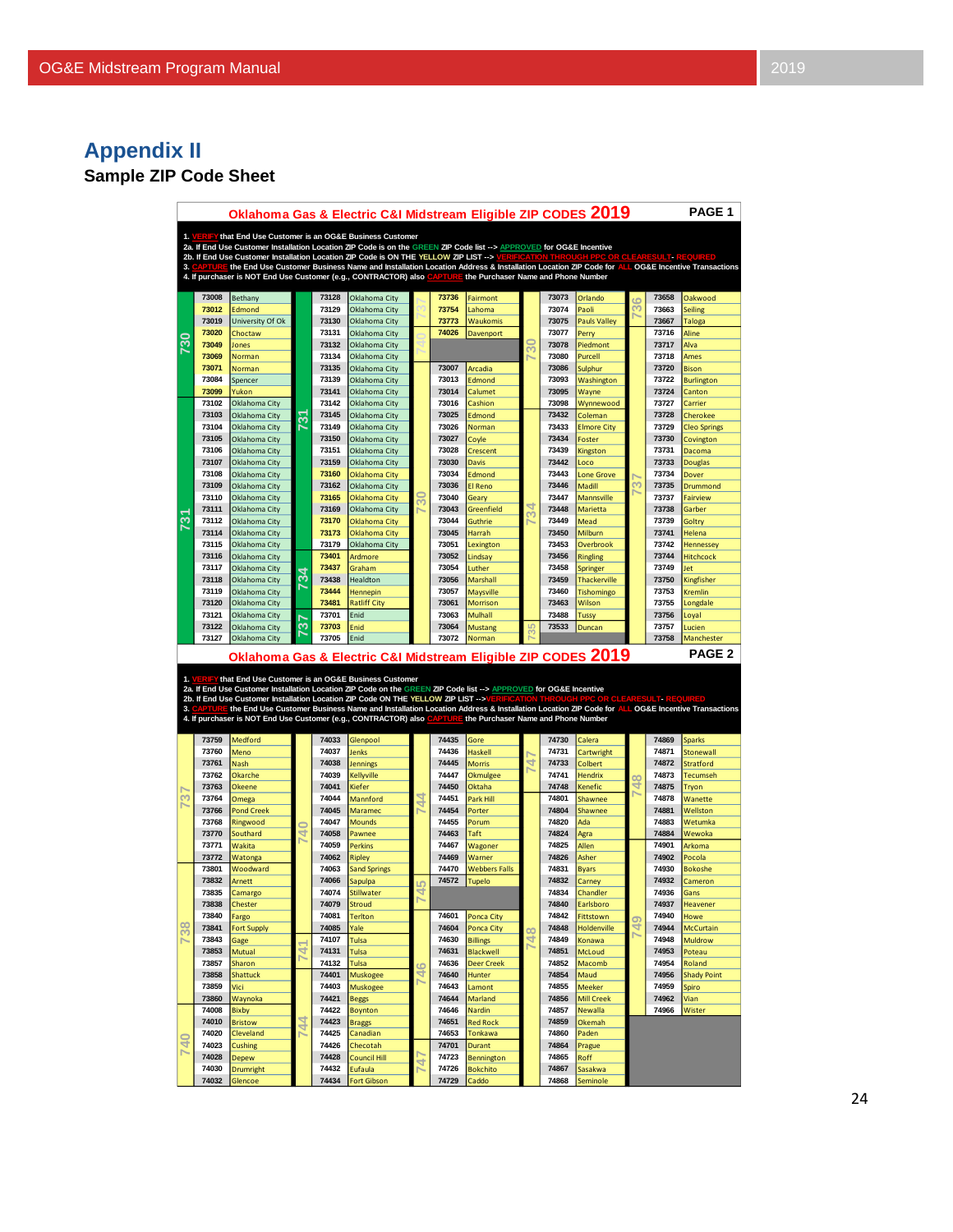# <span id="page-25-0"></span>**Appendix III**

#### <span id="page-25-1"></span>**Sample POS Report and Invoice**

|                                                                    |  |  |                       |  |                                                                                                                                                                                                    |  | <b>IVI</b> |  |
|--------------------------------------------------------------------|--|--|-----------------------|--|----------------------------------------------------------------------------------------------------------------------------------------------------------------------------------------------------|--|------------|--|
| 1 Product Manufacturer Product ID Quantity Rebate Amount Purchaser |  |  | <b>End User Phone</b> |  | End User Email Address End User Installation Name End User Installation Address End User Installation City End User Installation Zip Invoice/PO Number Sales Date Distributor ID Confirmation Code |  |            |  |
|                                                                    |  |  |                       |  |                                                                                                                                                                                                    |  |            |  |
|                                                                    |  |  |                       |  |                                                                                                                                                                                                    |  |            |  |
|                                                                    |  |  |                       |  |                                                                                                                                                                                                    |  |            |  |
|                                                                    |  |  |                       |  |                                                                                                                                                                                                    |  |            |  |
|                                                                    |  |  |                       |  |                                                                                                                                                                                                    |  |            |  |
|                                                                    |  |  |                       |  |                                                                                                                                                                                                    |  |            |  |
|                                                                    |  |  |                       |  |                                                                                                                                                                                                    |  |            |  |
|                                                                    |  |  |                       |  |                                                                                                                                                                                                    |  |            |  |
|                                                                    |  |  |                       |  |                                                                                                                                                                                                    |  |            |  |
|                                                                    |  |  |                       |  |                                                                                                                                                                                                    |  |            |  |
|                                                                    |  |  |                       |  |                                                                                                                                                                                                    |  |            |  |
|                                                                    |  |  |                       |  |                                                                                                                                                                                                    |  |            |  |
|                                                                    |  |  |                       |  |                                                                                                                                                                                                    |  |            |  |

Distributor Name: Invoice Number: City, State, ZIP: Date: Date: Phone Number: MOU Number: Contact Name:

To:

**CLEAResult** ATTN: OG&E Distributor Lighting Program 210 Park Avenue, Suite 1000 Oklahoma City, OK 73162 ogemidstreamok@clearesult.com

> Incentives Paid to Customers by OG&E Distributor [Date Range]

> > Total:

Make All Checks Payable To [Distributor] If you have any questions regarding this invoice, contact: